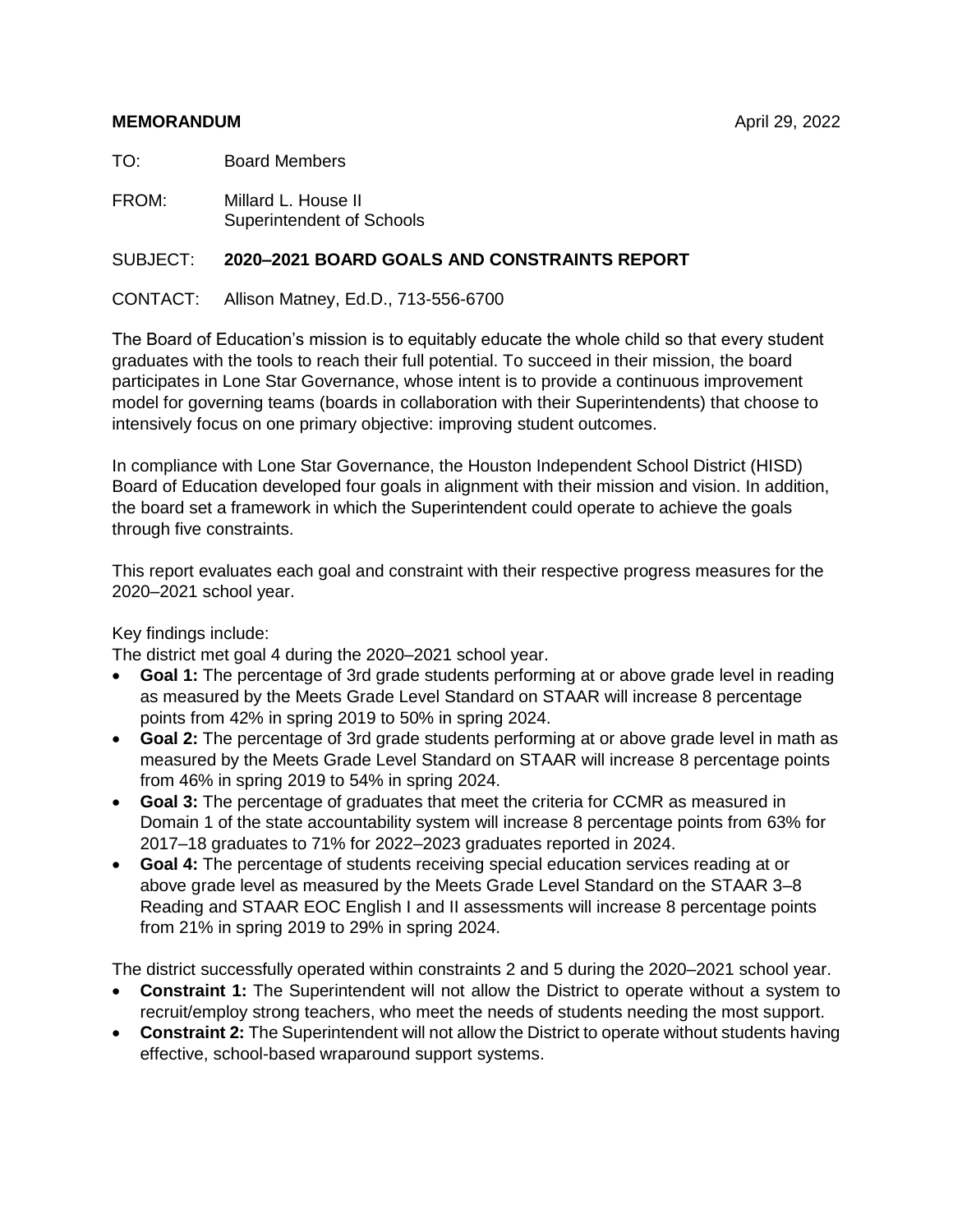- **Constraint 3:** The Superintendent will not allow the District to operate without notifying parents/guardians at least once each 12 weeks about how to help their student, if the student is one or more grade levels behind in literacy.
- **Constraint 4:** The Superintendent will not allow the District to operate without students receiving special education services meeting individualized education program (IEP) progress.
- **Constraint 5:** The Superintendent shall not allow the District to operate without providing high-quality full-day seats for prekindergarten 3, prekindergarten 4, and kindergarten programs for all students throughout the district at locations based on a data-driven centralized method for identifying areas of highest need.

Should you have any further questions, please contact Allison Matney in Research and Accountability at 713-556-6700.

 $\mu_{\mu\nu}/2 \propto 1$  MLH

**Attachments** 

cc: Superintendent's Cabinet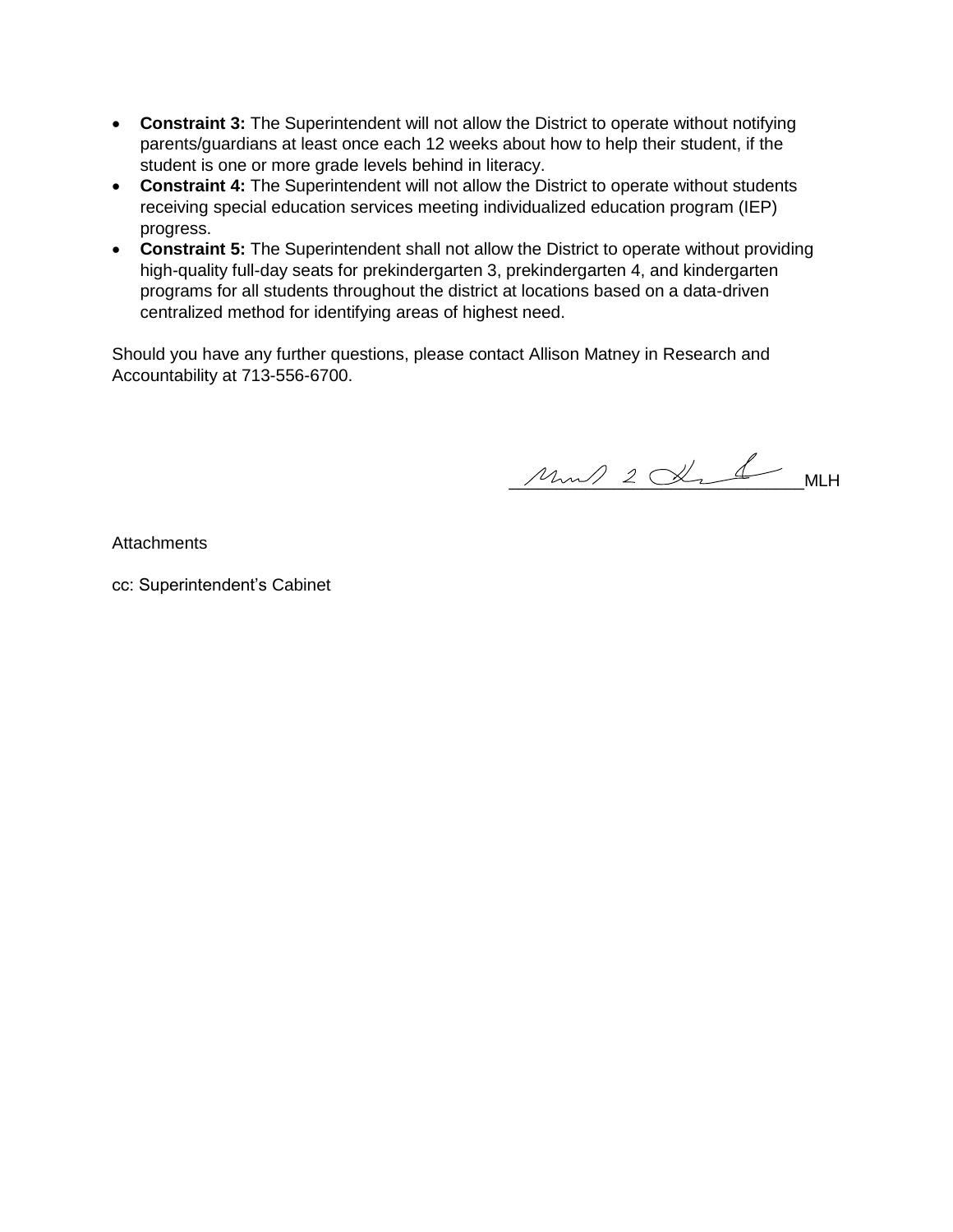# **Houston Independent School District**

# **RESEARCH** Educational Program Report

**2020–2021 Board Goals and Constraints Report**

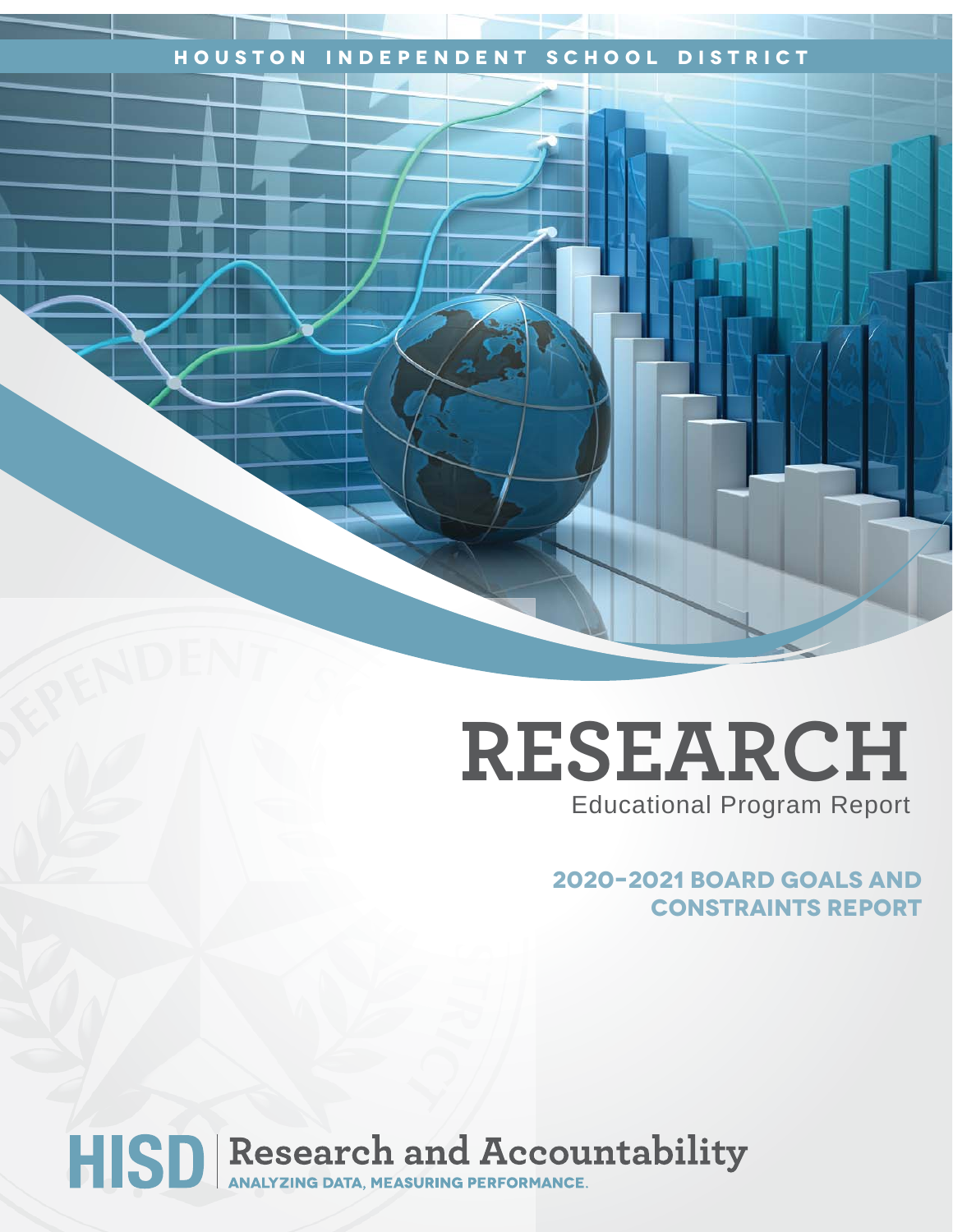

# **2022 Board of Education**

**Judith Cruz** President

**Elizabeth Santos**  First Vice President

**Kathy Blueford-Daniels**  Second Vice President

**Sue Deigaard Secretary** 

**Myrna Guidry** Assistant Secretary

**Patricia Allen, Ed.D. Kendall Baker, D.D. Dani Hernandez Bridget Wade**

**Millard L. House II** Superintendent of Schools

**Allison Matney, Ed.D.** Executive Officer Department of Research and Accountability

**B. Robert Reeves** Senior Research Manager

**Houston Independent School District** Hattie Mae White Educational Support Center 4400 West 18th StreetHouston, Texas 77092-8501

#### **www.HoustonISD.org**

It is the policy of the Houston Independent School District not to discriminate on the basis of age, color, handicap or disability, ancestry, national origin, marital status, race, religion, sex, veteran status, political affiliation, sexual orientation, gender identity and/or gender expression in its educational or employment programs and activities.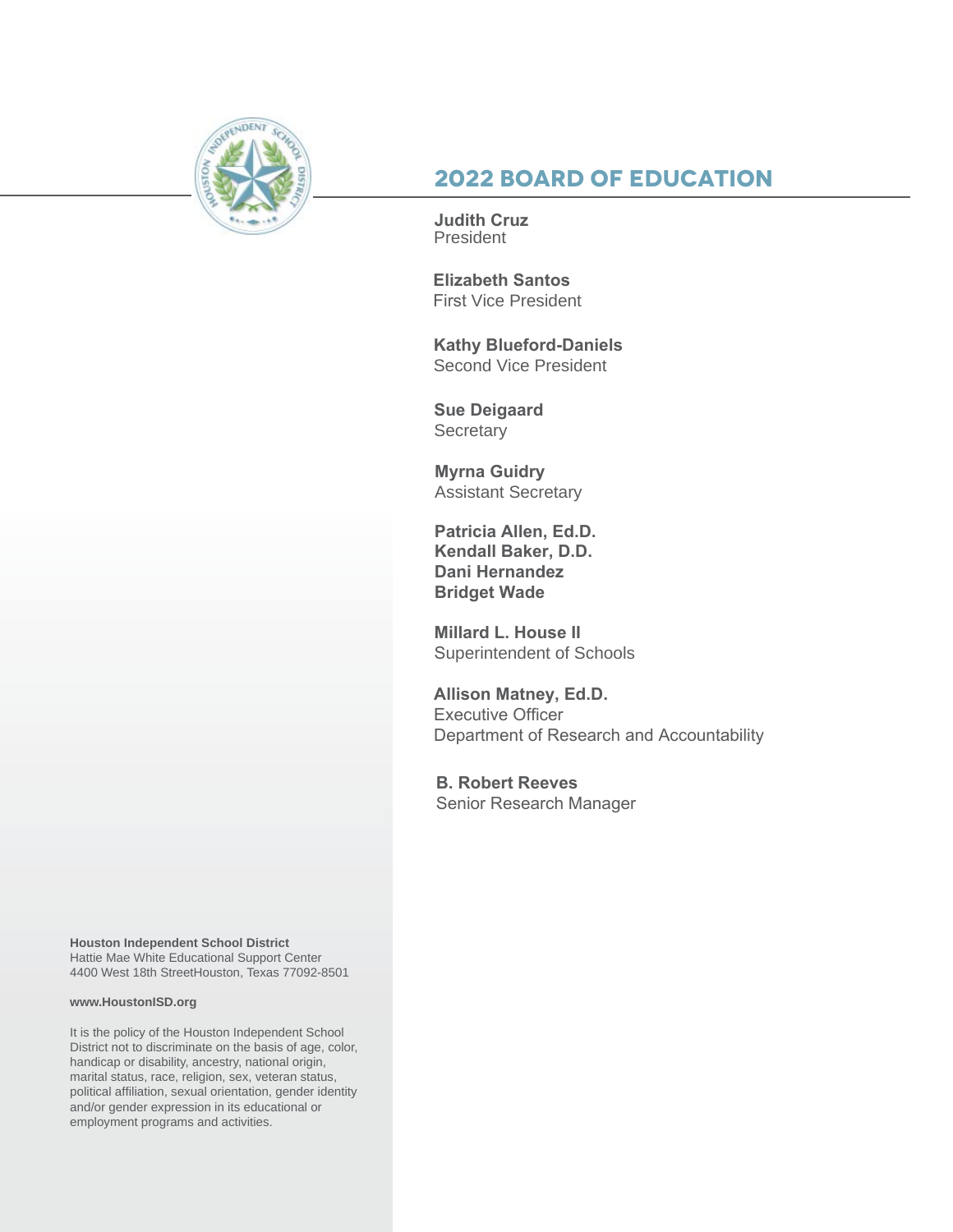# **2020–2021 Board Goals and Constraints Report**

# **Executive Summary**

### **Program Description**

The board goals and constraints were constructed under the Lone Star Governance framework. To ensure the district is working towards these goals while operating within the constraints set forth by the board, consistent monitoring of these goals and constraints are required. This report summarizes the results of the Houston Independent School District's goal and constraint monitoring board presentations from the 2019–2020 school year. These results are typically used for the superintendent's evaluation, however the current superintendent, Millard House II, started July 2021. Therefore, results contained in this report are for reporting purposes only.

# **Highlights**

The district met one out of four goals during the 2020–2021 school year.

- **Goal 1:** Did not meet. Progress measures were not evaluated due to data quality issues.
- **Goal 2:** Did not meet. Progress measures were not evaluated due to data quality issues.
- **Goal 3:** Did not meet. One progress measure was not evaluated due to data quality issues while the other two did not meet target.
- **Goal 4:** Annual target met. Progress measures were not evaluated due to data quality issues.

The district successfully operated within two out of five constraints during the 2019–2020 school year.

- **Constraint 1:** The new teacher campus retention rate exceeded its target, but the students receiving special education services served by strong teachers did not reach its target. Emergent bilingual students served by strong teachers was not adopted during the 2019– 2020 school year for evaluation.
- **Constraint 2:** The constraint regarding wraparound support systems exceeded its target for each progress measure.
- **Constraint 3:** Neither progress measure related to parent literacy notification met their target.
- **Constraint 4:** Two of the three progress measures related to the IEP progress constraint did not meet their target.
- **Constraint 5:** Only one progress measure for constraint five was adopted for the 2020–2021 school year, and its target was exceeded.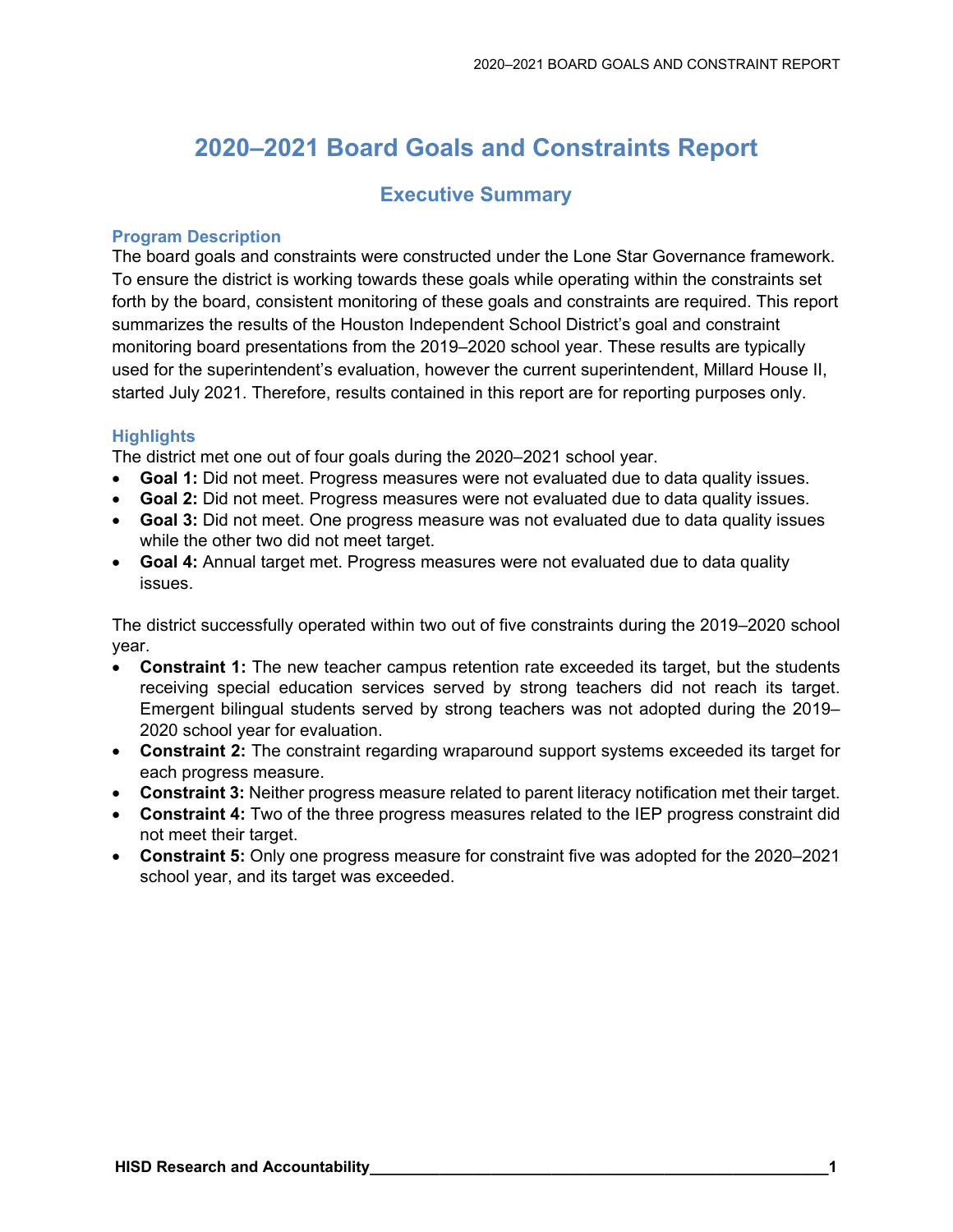# **Introduction**

The Board of Education's mission is to equitably educate the whole child so that every student graduates with the tools to reach their full potential (Houston Independent School District (HISD), 2019). To succeed in their mission, the board participates in Lone Star Governance, whose intent is to provide a continuous improvement model for governing teams (boards in collaboration with their Superintendents) that choose to intensively focus on one primary objective: improving student outcomes.

In compliance with Lone Star Governance, the Houston Independent School District (HISD) Board of Education developed four goals in alignment with their mission and vision. In addition, the board set a framework in which the Superintendent could operate to achieve the goals through five constraints. This report evaluates each goal and constraint with their respective progress measures for the 2020–2021 school year.

# **Lone Star Governance**

Lone Star Governance is a training initiative developed by the Texas Education Agency to provide a continuous improvement model for school districts. Lone Star Governance accomplishes this through tailored execution of the five points of the Texas Framework for School Board Development: Vision and Goals, Systems and Processes, Progress and Accountability, Advocacy and Engagement, and Synergy and Teamwork.

The HISD Board of Education participated in this two-day training during 2016–2017 school year. Through this workshop, the school board developed their vision and beliefs:

# **Vision:**

Every child shall have equitable opportunities and equal access to an effective and personalized education in a nurturing and safe environment. Our students will graduate as critical thinkers and problem solvers; they will know and understand how to be successful in a global society (HISD, 2019).

# **Beliefs:**

- We believe that equity is a lens through which all policy decisions are made.
- We believe that there should be no achievement gap among socio-economic groups or children of ethnic diversity.
- We believe that the district must meet the needs of the whole child, providing wraparound services and social and emotional supports.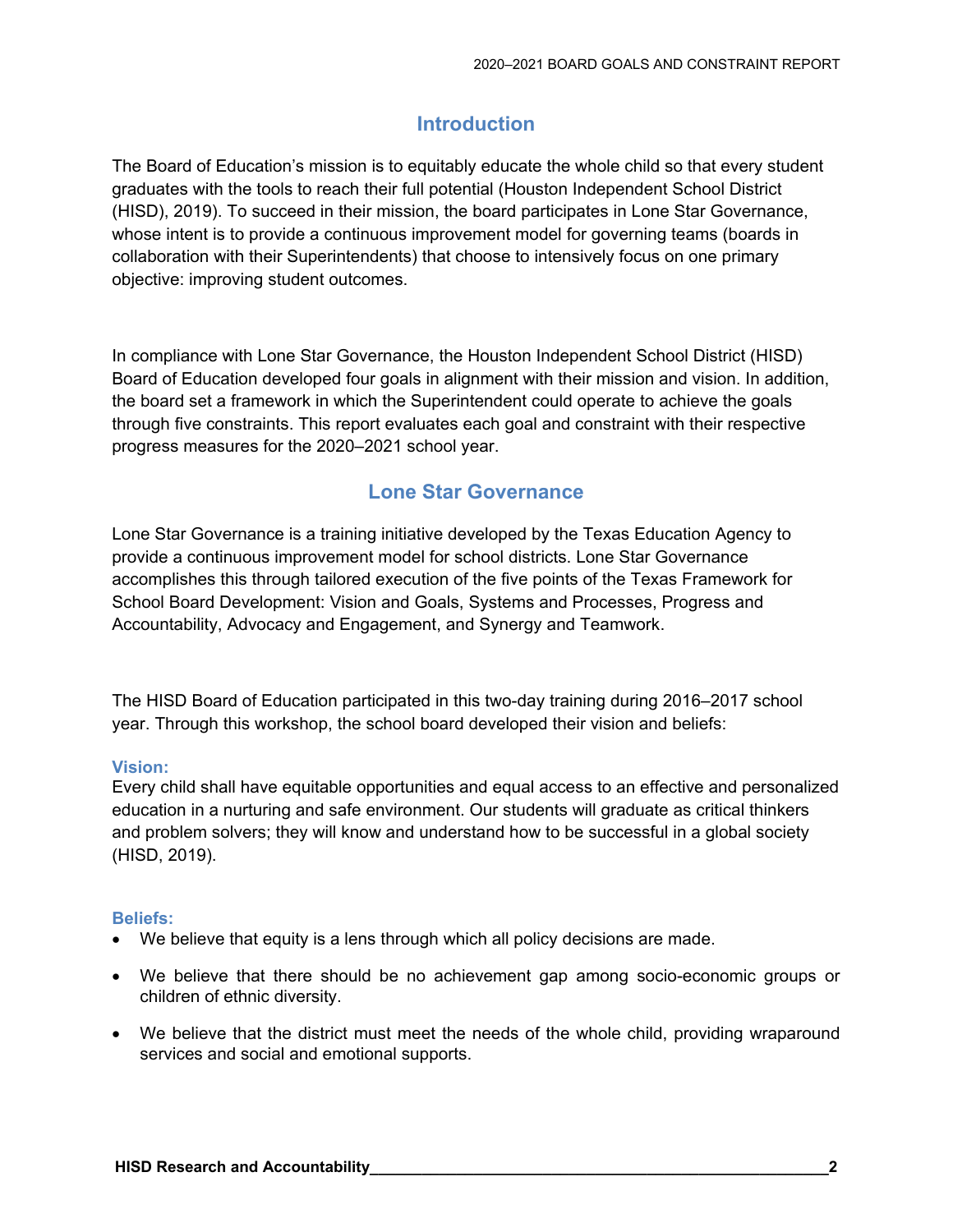- We believe our classrooms/schools should be safe, vibrant, joyful spaces where students are guaranteed access to a challenging and deep educational experience.
- We believe that instruction should be customized/personalized to meet the learning needs for each individual child, including students with disabilities, gifted and talented students, and English Language Learners, so they have the support and opportunity they need to flourish.
- We believe that recruitment and retention of qualified and effective personnel are the keys to enhancing the quality of education and increasing student achievement.
- We believe that the community has a right to transparent operations across the District in all schools, departments, and divisions.
- We believe that meaningful engagement with the community is important in all major decision making (HISD, 2019).

In addition, the board developed four goals and five constraints in the Fall of 2020 to achieve their vision and provide a framework under which this vision is to be accomplished. Throughout the 2020–2021 school year, these goals and constraints were monitored through the goal and constraint progress measures (GPMs and CPMs) at monthly board meetings.

# **Goals:**

- **Goal 1:** The percentage of 3rd grade students performing at or above grade level in reading as measured by the Meets Grade Level Standard on STAAR will increase 8 percentage points from 42% in spring 2019 to 50% in spring 2024.
- **Goal 2:** The percentage of 3rd grade students performing at or above grade level in math as measured by the Meets Grade Level Standard on STAAR will increase 8 percentage points from 46% in spring 2019 to 54% in spring 2024.
- **Goal 3:** The percentage of graduates that meet the criteria for CCMR as measured in Domain 1 of the state accountability system will increase 8 percentage points from 63% for 2017–18 graduates to 71% for 2022–2023 graduates reported in 2024.
- **Goal 4:** The percentage of students receiving special education services reading at or above grade level as measured by the Meets Grade Level Standard on the STAAR 3–8 Reading and STAAR EOC English I and II assessments will increase 8 percentage points from 21% in spring 2019 to 29% in spring 2024.

# **Constraints:**

- **Constraint 1:** The Superintendent will not allow the District to operate without a system to recruit/employ strong teachers, who meet the needs of students needing the most support.
- **Constraint 2:** The Superintendent will not allow the District to operate without students having effective, school-based wraparound support systems.
- **Constraint 3:** The Superintendent will not allow the District to operate without notifying parents/guardians at least once each 12 weeks about how to help their student, if the student is one or more grade levels behind in literacy.
- **Constraint 4:** The Superintendent will not allow the District to operate without students receiving special education services meeting individualized education program (IEP) progress.
- **Constraint 5:** The Superintendent shall not allow the District to operate without providing high-quality full-day seats for prekindergarten 3, prekindergarten 4, and kindergarten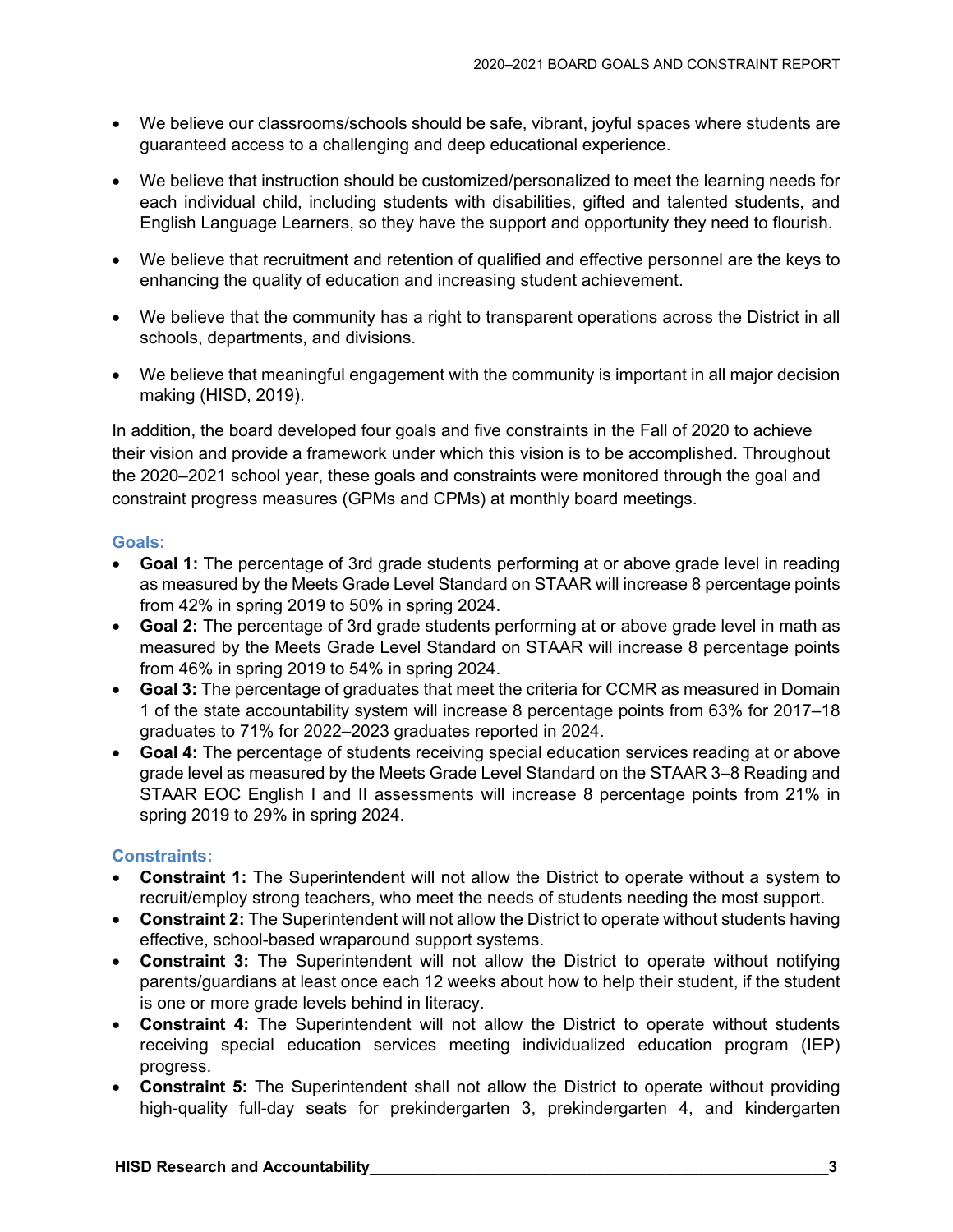programs for all students throughout the district at locations based on a data-driven centralized method for identifying areas of highest need.

# **Superintendent's Evaluation**

The Lone Star Governance framework is the foundation of the superintendent's evaluation. A goal is considered met if the annual student outcome is either met or exceeded or at least 2/3 of the corresponding goal progress measures are met or exceeded. A constraint is considered met if at least 2/3 of its corresponding progress measures have been met. Accomplishment of at least 75% of the goals and constraints is an automatic indicator of success for evaluative purposes. Board judgement shall be used when this threshold is not met based on monitoring reports received throughout the year and the board's self-evaluation.

# **Board Self-Evaluation**

Student outcome focused governance emphasizes the impact of a board's governance behavior on the superintendent's ability to achieve the board's vision. Boards that engage in behavior outside their mandate (agreed upon through the selection of their governance model) inhibit the superintendent from achieving the district's vision. Boards participate in quarterly self-evaluation to ensure adherence to the Lone Star Governance framework and adopt a model of continuous improvement to maintain focus on student outcomes. The Board's self-evaluations are not readily available at the time of evaluation for the 2020–2021 school year.

A summary of the district's performance on these measures are presented on the following pages. **Appendix A** (page 34) provides a link to monthly summary reports from throughout the 2020–2021 reporting period. **Appendices B and C** (page 35 and 36) contain one-page summaries of the goals and constraints, respectively, with their respective target, performance, and evaluation.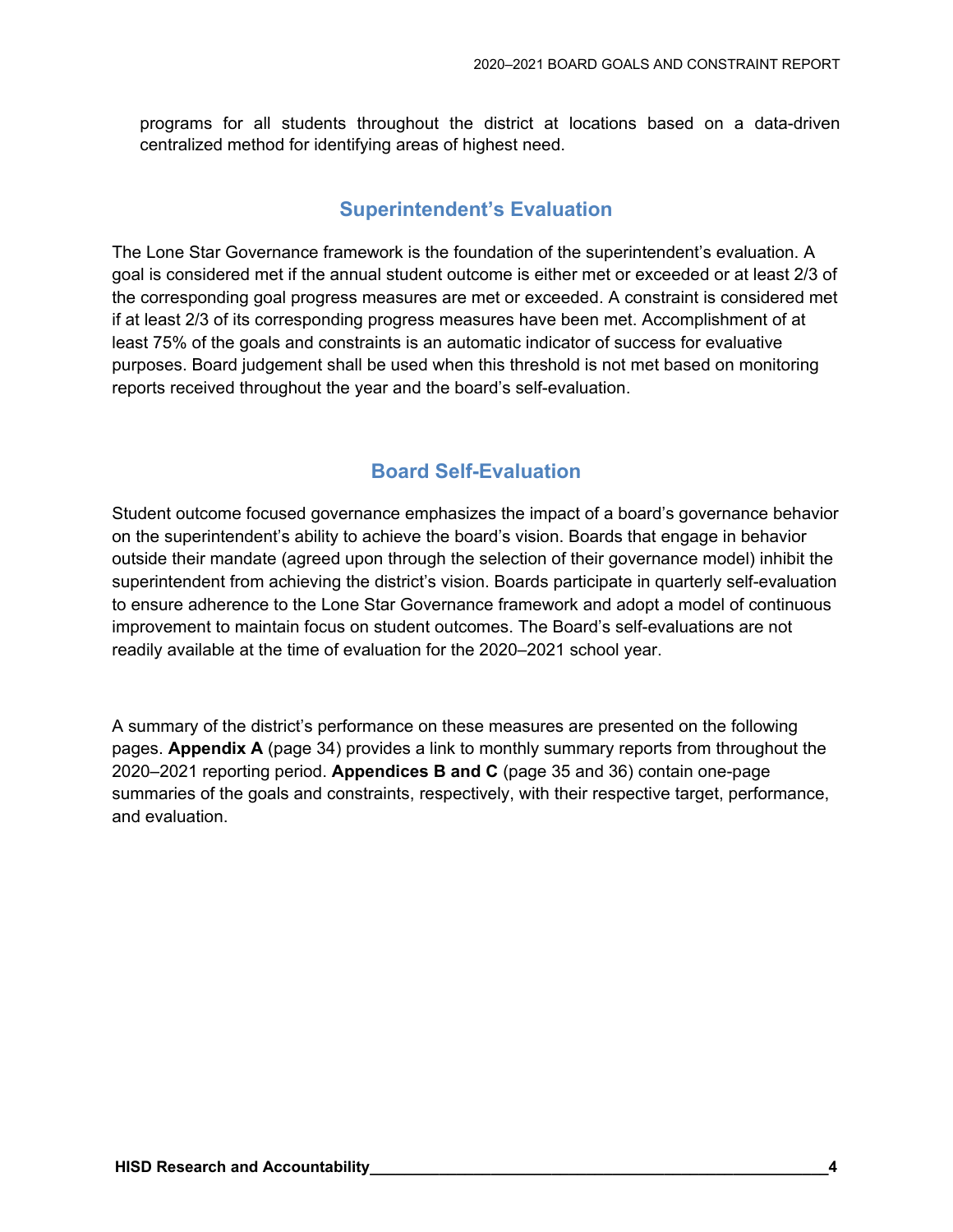#### 2020–2021 BOARD GOALS AND CONSTRAINT REPORT

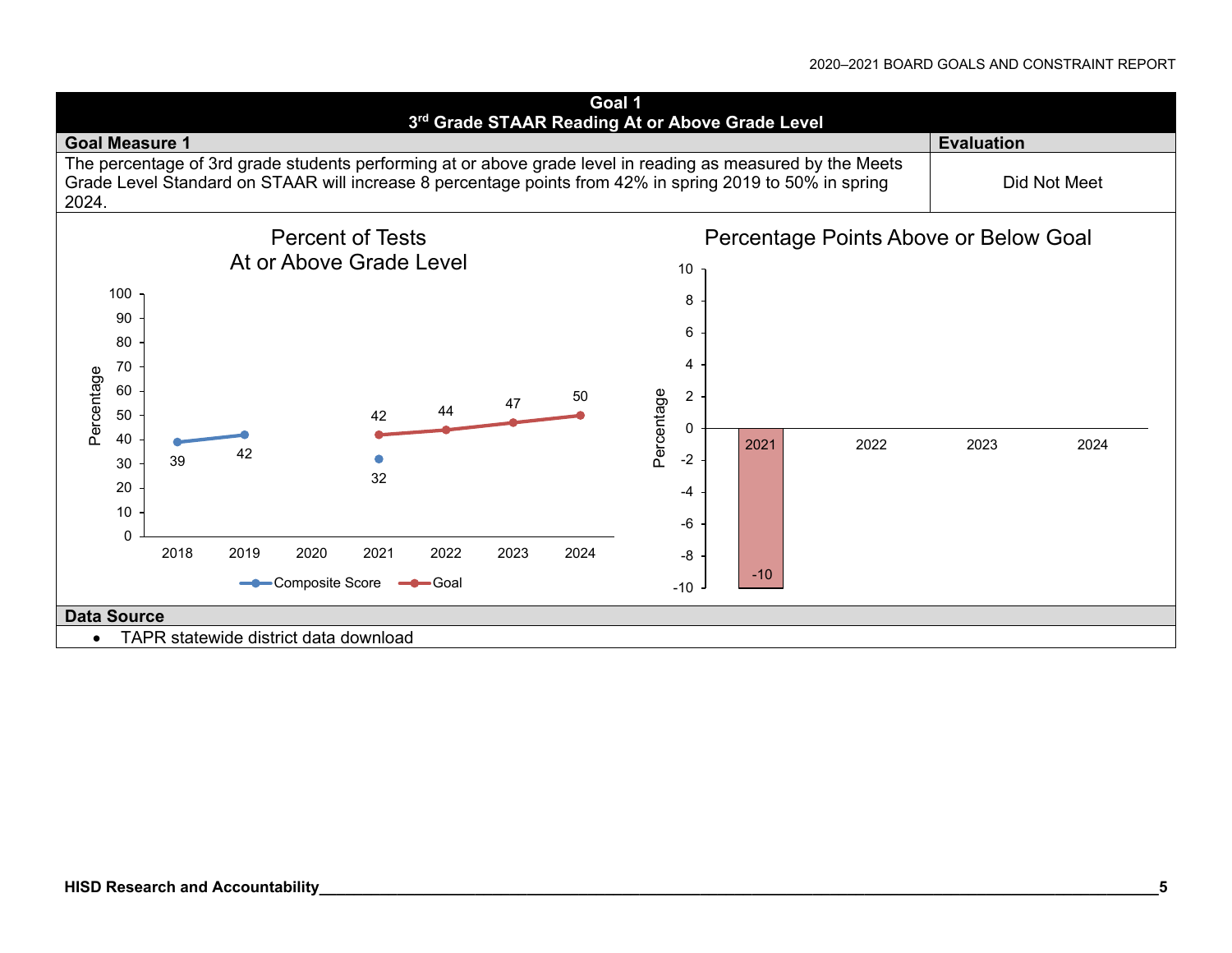

- Reading on grade level is defined as students meeting At/Above Benchmark (≥ 40<sup>th</sup> Percentile) on the Early Literacy Universal Screener.
- BOY 2020–2021 results reflect the last assessment during the testing window when all students were learning remotely.
- For students testing in both English and Spanish, the language with the higher result is used when presented as an aggregate.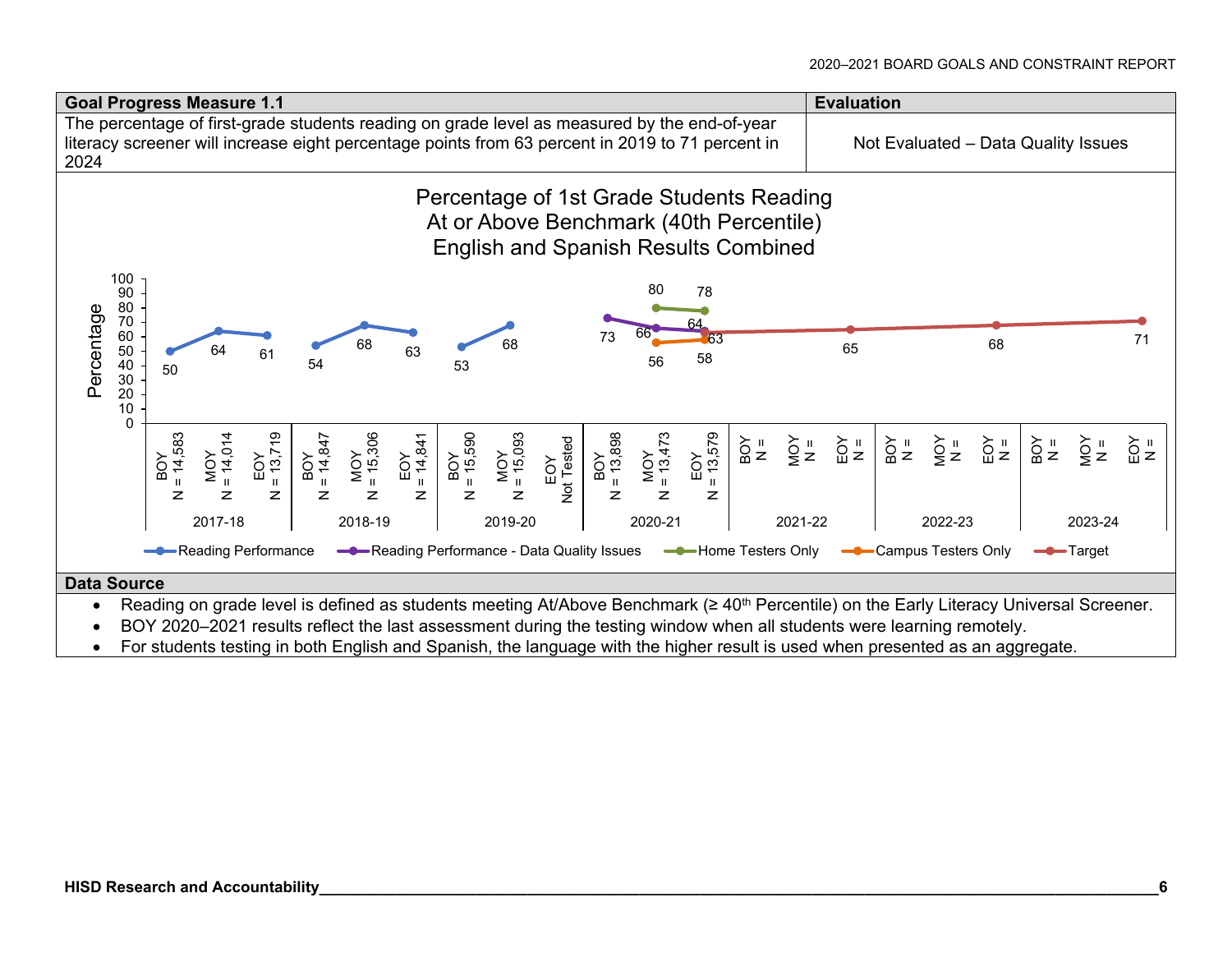

For students testing in both English and Spanish, the language with the higher result is used when presented as an aggregate.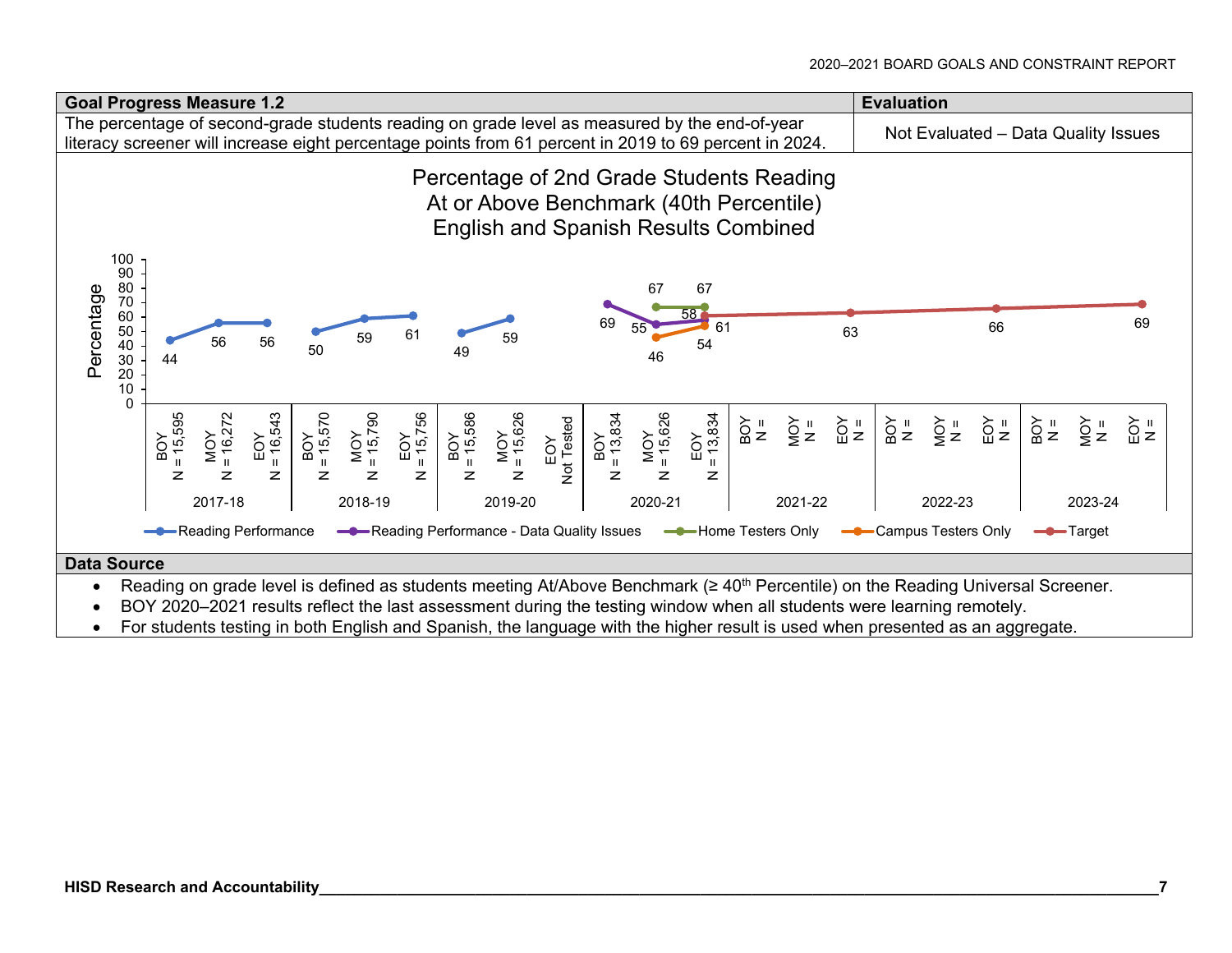

- 
- For students testing in both English and Spanish, the language with the higher result is used when presented as an aggregate.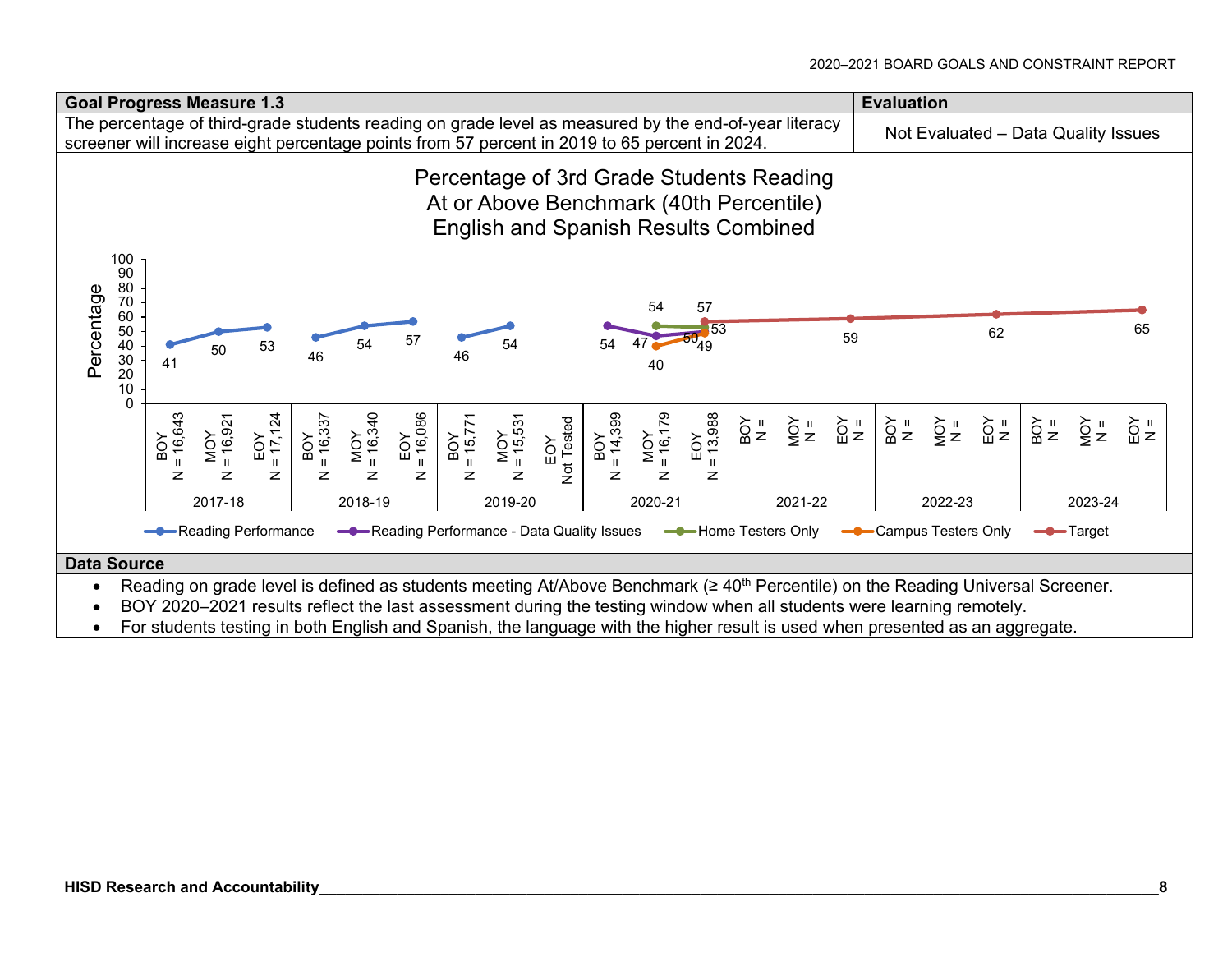#### 2020–2021 BOARD GOALS AND CONSTRAINT REPORT

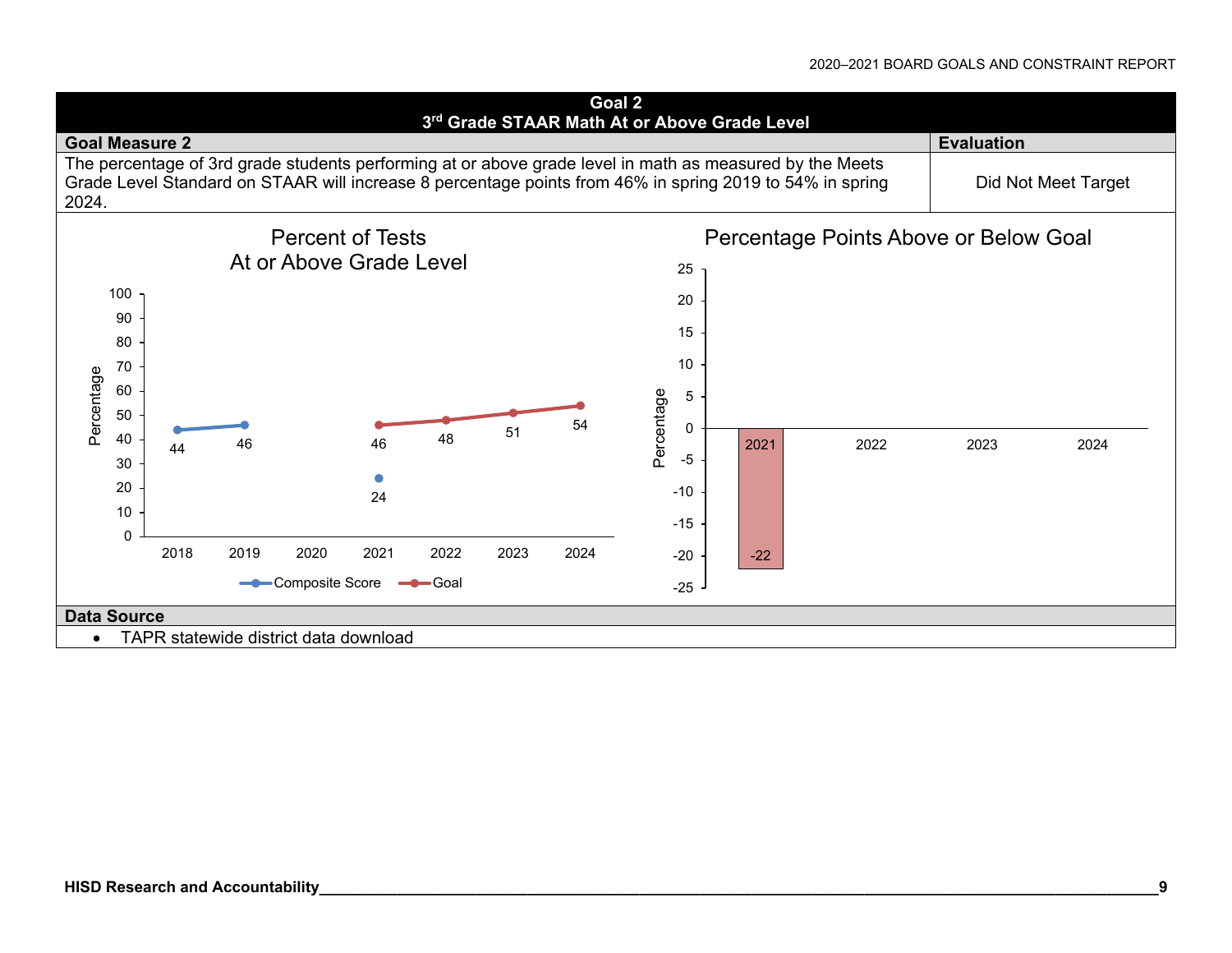

### **Data Source**

- EOY results are not evaluated due to data quality issues.
- Performing on grade level in math is defined as students meeting At/Above Benchmark (≥ 40<sup>th</sup> Percentile) on the Universal Screener.
- BOY 2020–2021 results reflect the last assessment during the testing window when all students were learning remotely.
- For students testing in both English and Spanish, the language with the higher result is used when presented as an aggregate.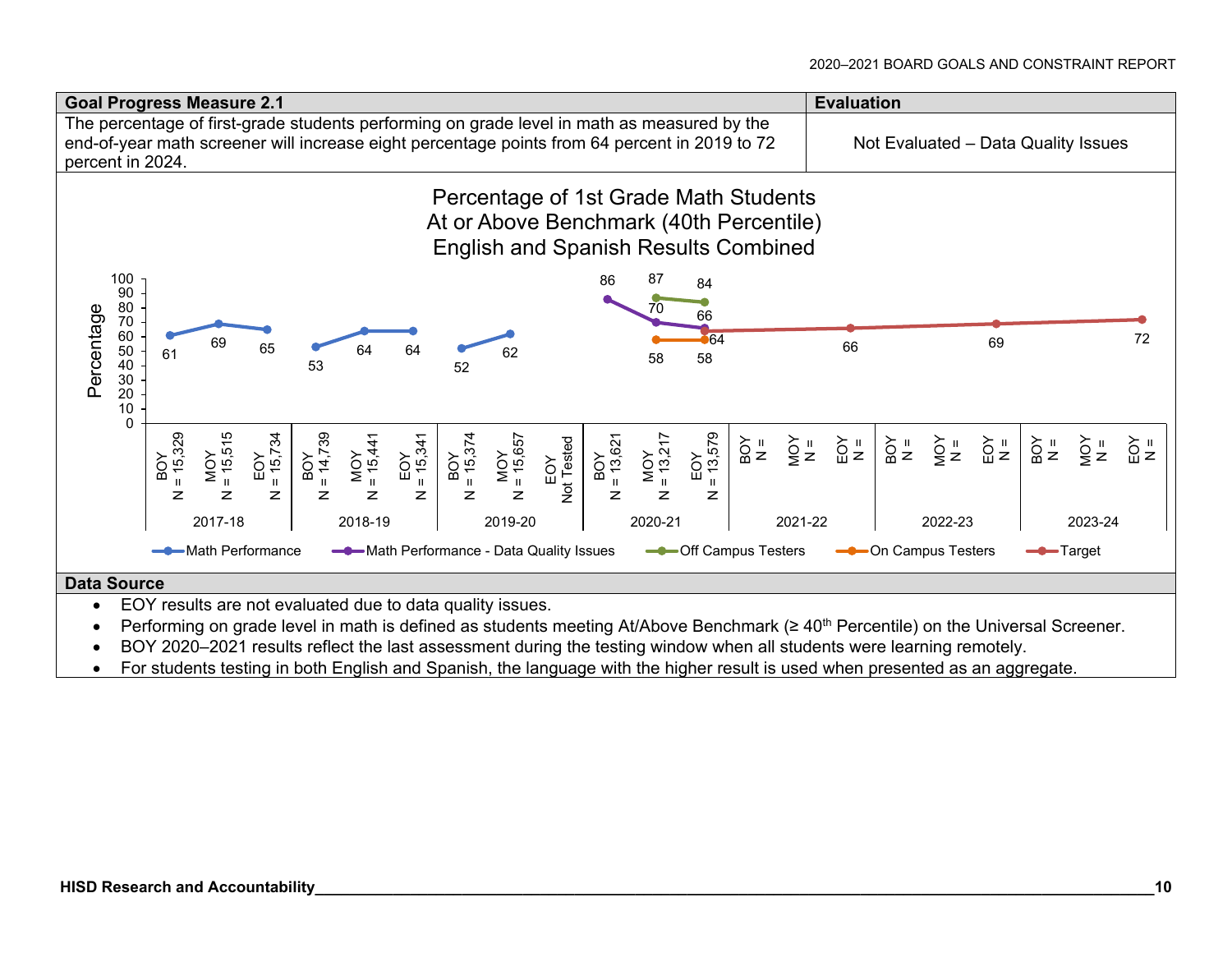

### **Data Source**

- EOY results are not evaluated due to data quality issues.
- Performing on grade level in math is defined as students meeting At/Above Benchmark (≥ 40<sup>th</sup> Percentile) on the Universal Screener.
- BOY 2020–2021 results reflect the last assessment during the testing window when all students were learning remotely.
- For students testing in both English and Spanish, the language with the higher result is used when presented as an aggregate.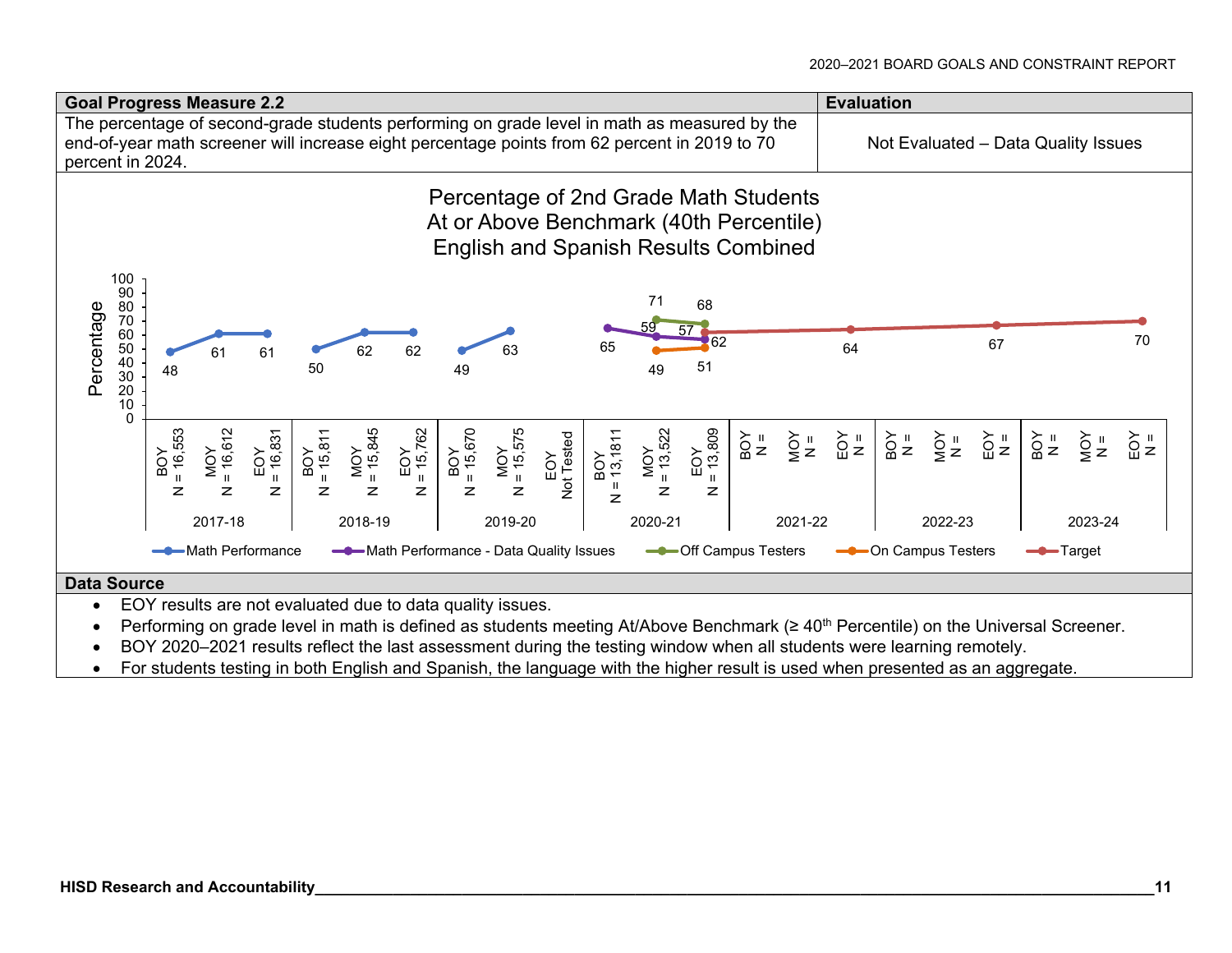

## **Data Source**

- EOY results are not evaluated due to data quality issues.
- Performing on grade level in math is defined as students meeting At/Above Benchmark (≥ 40<sup>th</sup> Percentile) on the Universal Screener.
- BOY 2020–2021 results reflect the last assessment during the testing window when all students were learning remotely.
- For students testing in both English and Spanish, the language with the higher result is used when presented as an aggregate.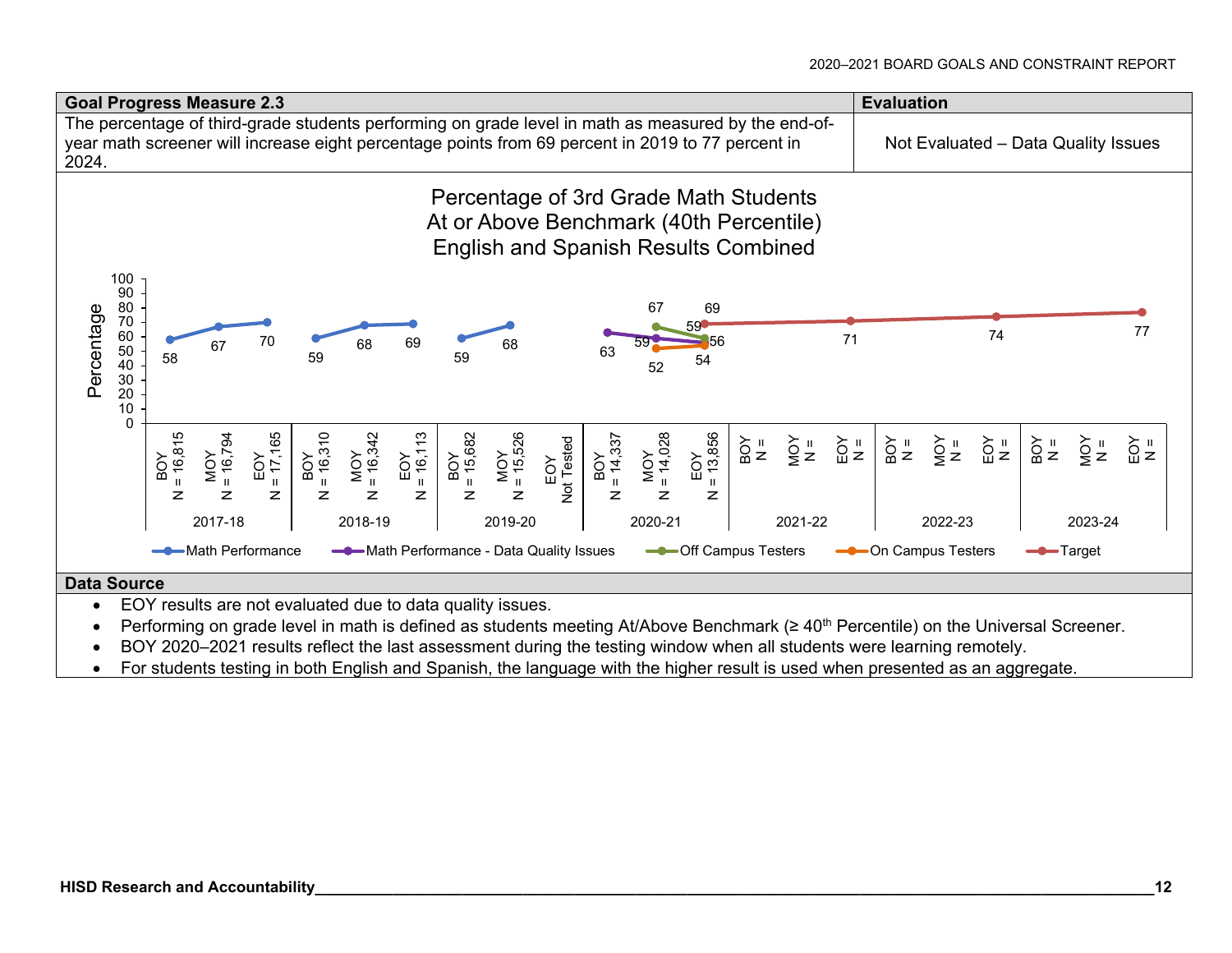## 2020–2021 BOARD GOALS AND CONSTRAINT REPORT

**Goal 3 CCMR Goal Measure 3 Evaluation**  The percentage of graduates that meet the criteria for CCMR as measured in Domain 1 of the state accountability system will increase 8 percentage points from 63% for 2017–18 graduates to 71% for 2022–2023 graduates reported in 2024. Did Not Meet Target



Military self-reporting and 0.5 credit for CTE will not count starting with the 2020 Graduates.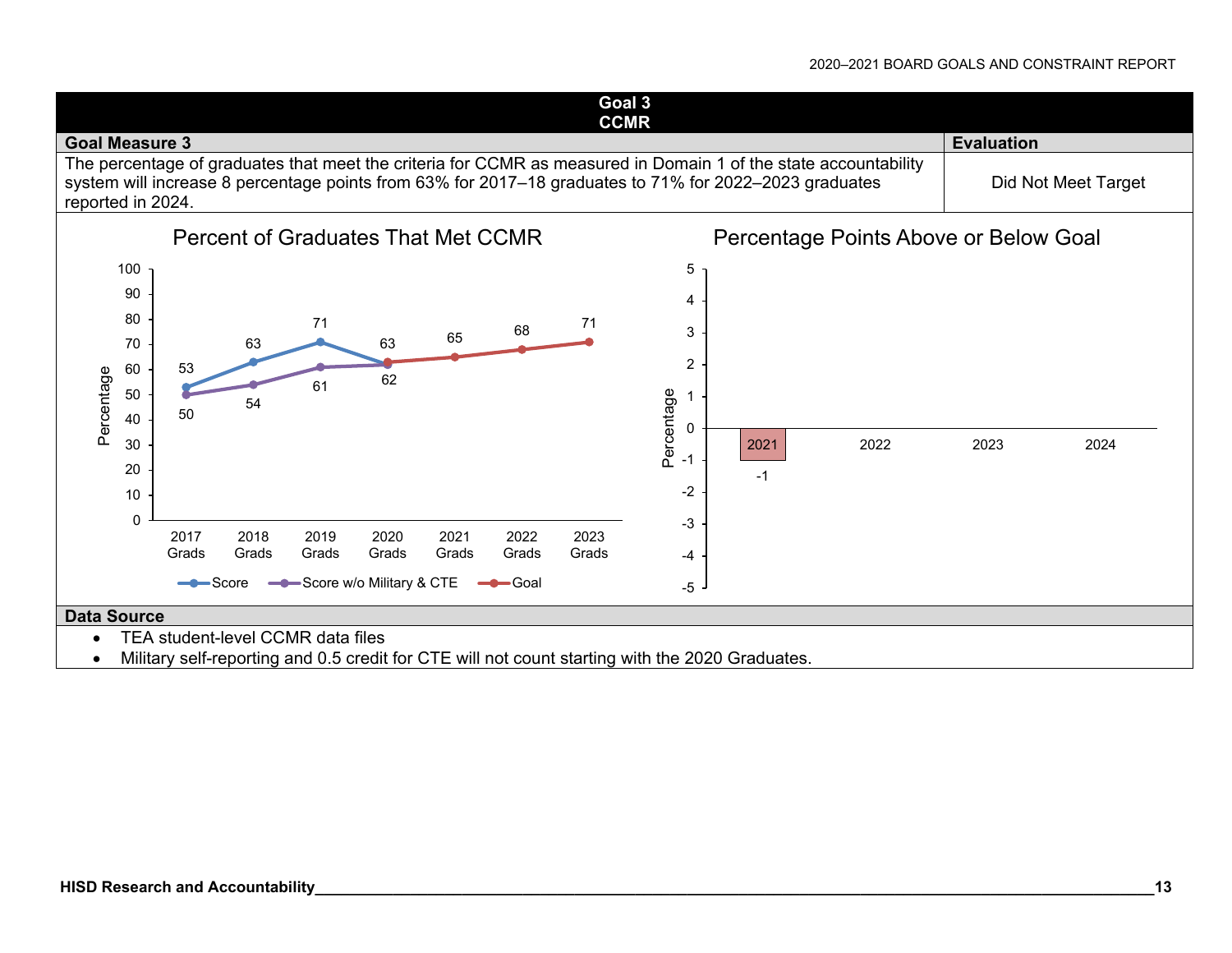

- TSI data captured through July of each year.
- Note: The 2019–2020 results does not include the 2019–2020 SAT school day due to the administration being postponed from April 2020 to October 2020.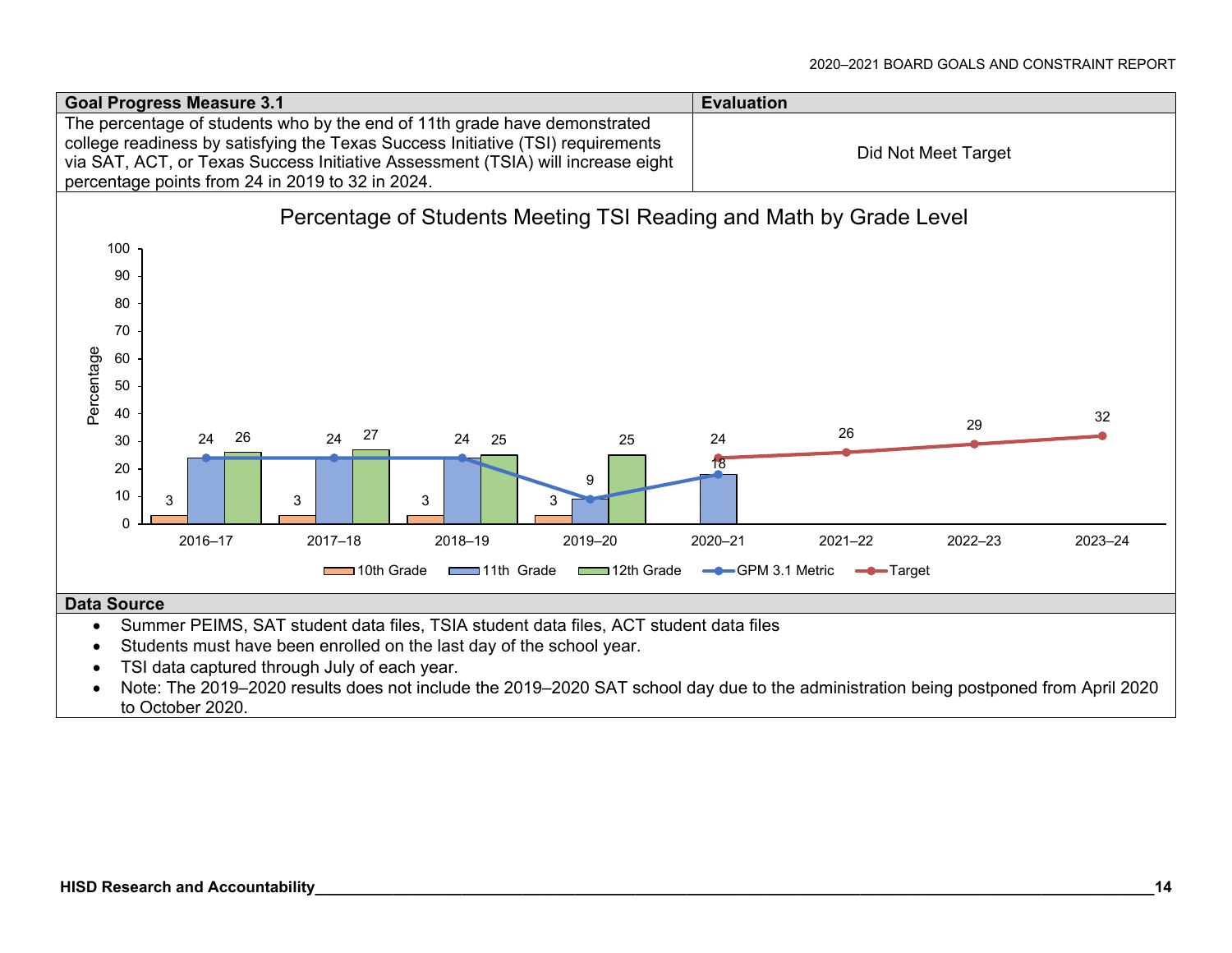

Students must have been enrolled on the last day of the school year.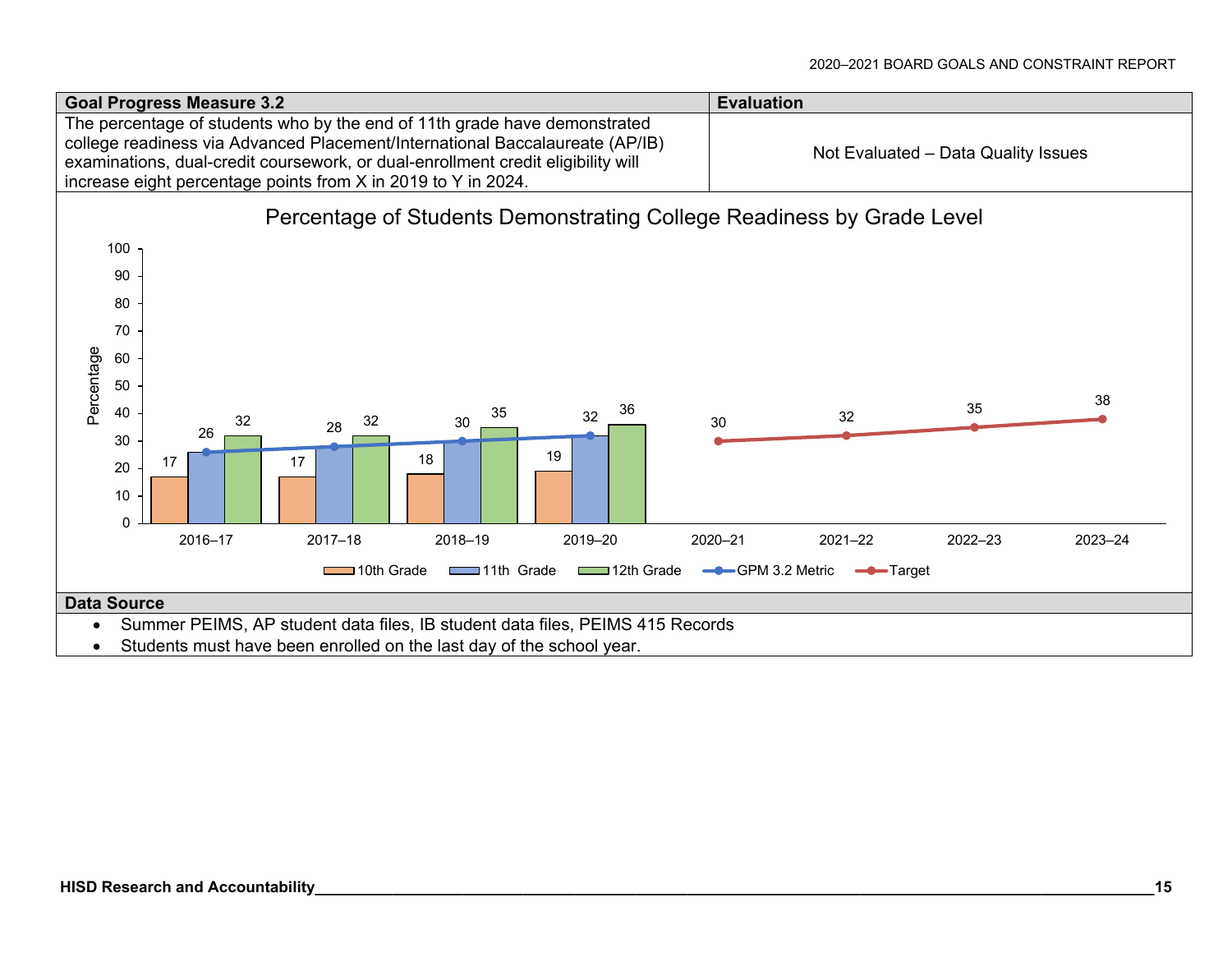

Data prior to 2018–19 not reported due to changes in PEIMS reporting standards.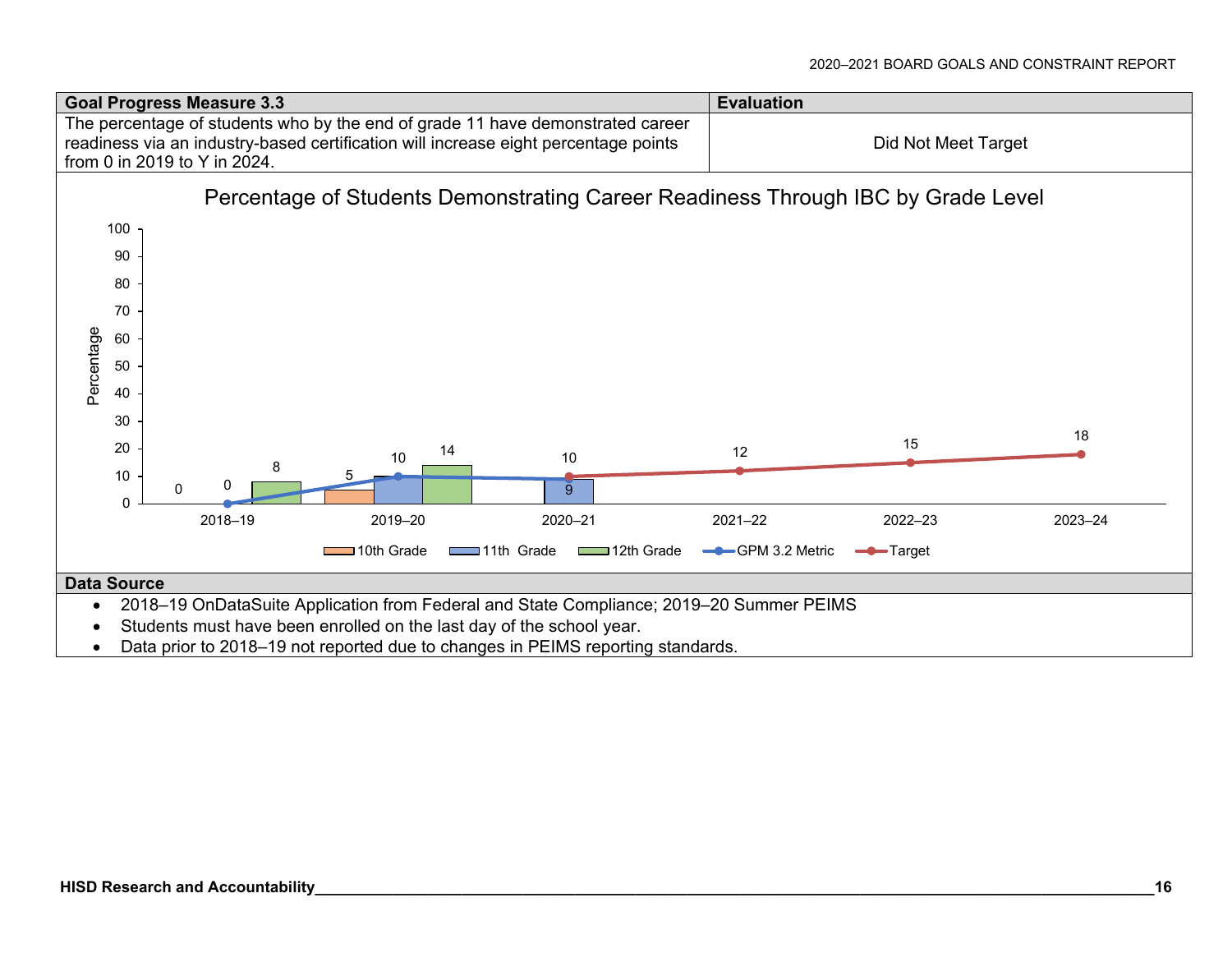#### 2020–2021 BOARD GOALS AND CONSTRAINT REPORT

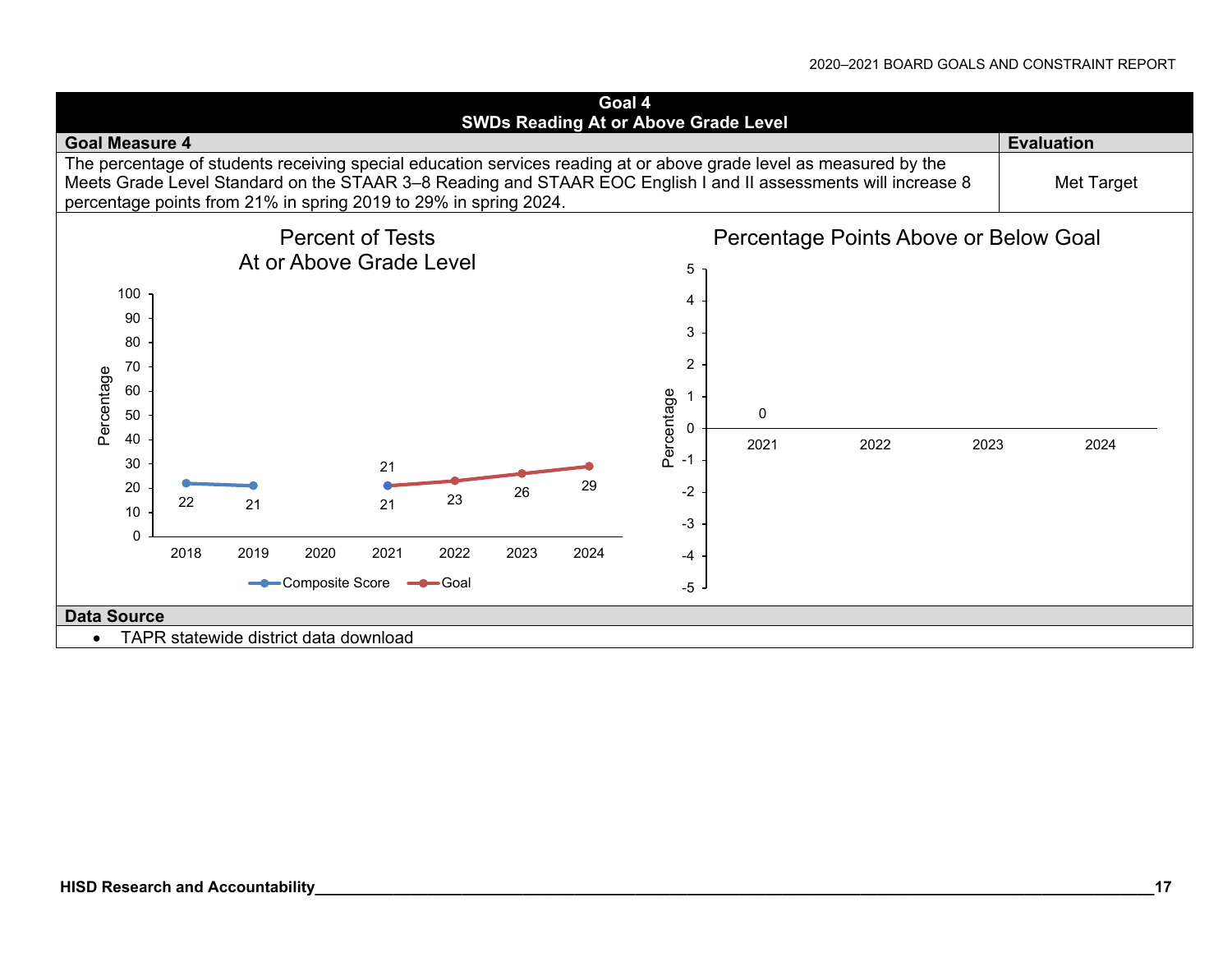

- Demographics from end-of-year student information system, 2020–2021 demographics from PEIMS snapshot (BOY source updated).
- Performing on grade level in reading is defined as students meeting At/Above Benchmark (≥ 40<sup>th</sup> Percentile) on the Universal Screener.
- BOY 2020–2021 results reflect the last assessment during the testing window when all students were learning remotely.
- For students testing in both English and Spanish, the language with the higher result is used when presented as an aggregate.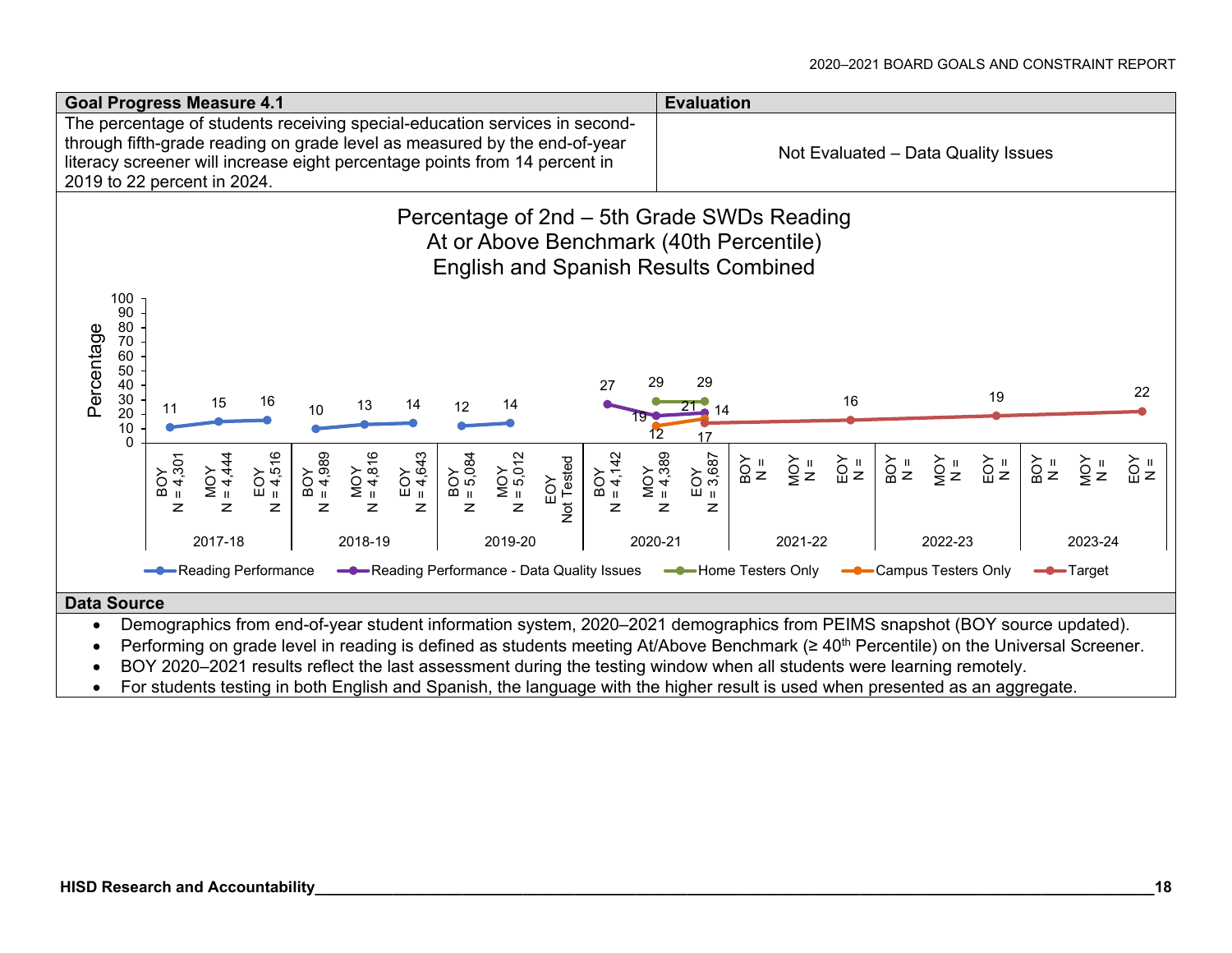

- Demographics from end-of-year student information system, 2020–2021 demographics from PEIMS snapshot (BOY source updated).
- Performing on grade level in reading is defined as students meeting At/Above Benchmark (≥ 40<sup>th</sup> Percentile) on the Universal Screener.
- BOY 2020–2021 results reflect the last assessment during the testing window when all students were learning remotely.
- For students testing in both English and Spanish, the language with the higher result is used when presented as an aggregate.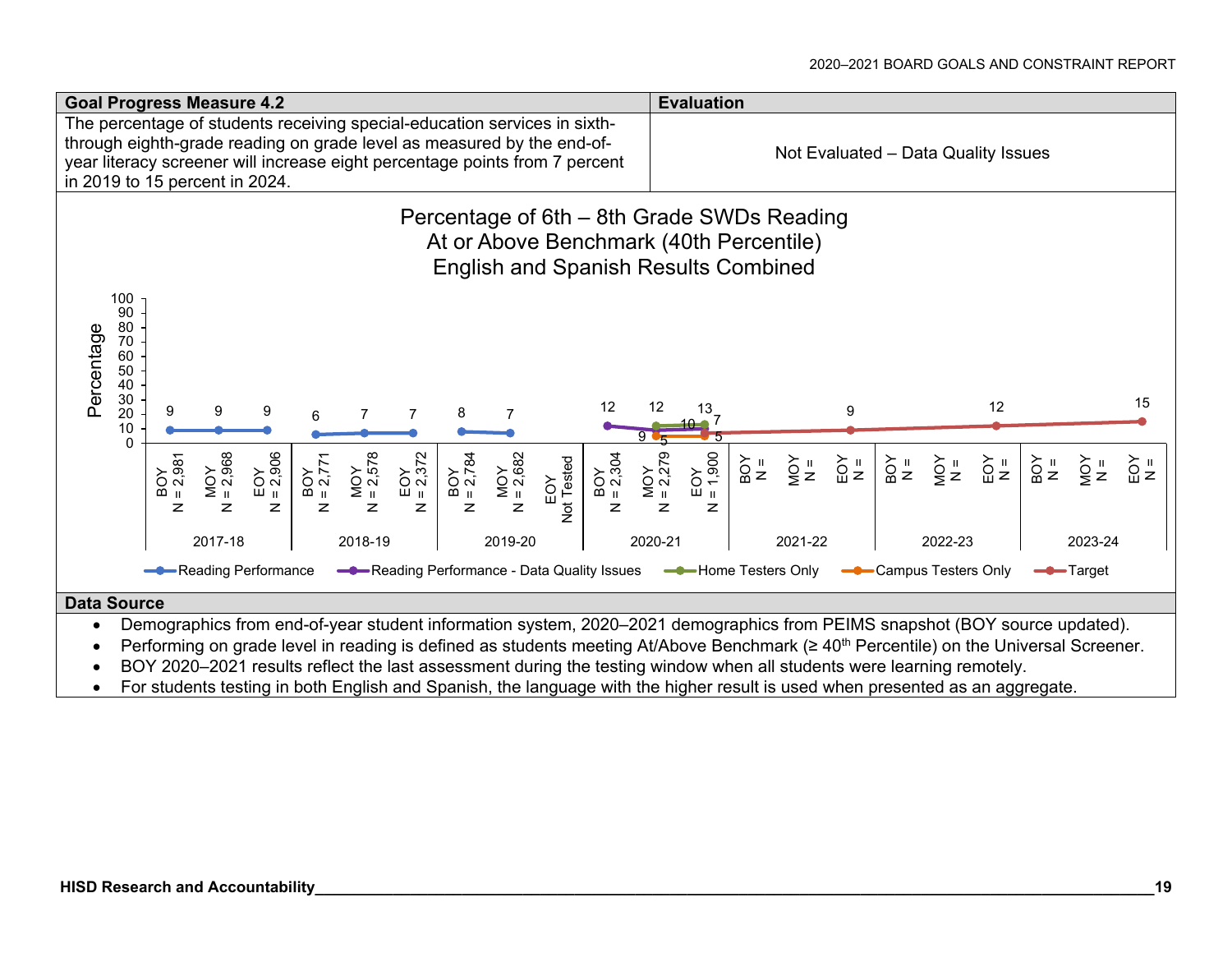

- Demographics from end-of-year student information system, 2020–2021 demographics from PEIMS snapshot (BOY source updated n).
- Performing on grade level in reading is defined as students meeting At/Above Benchmark (≥ 40<sup>th</sup> Percentile) on the Universal Screener.
- BOY 2020–2021 results reflect the last assessment during the testing window when all students were learning remotely.
- For students testing in both English and Spanish, the language with the higher result is used when presented as an aggregate.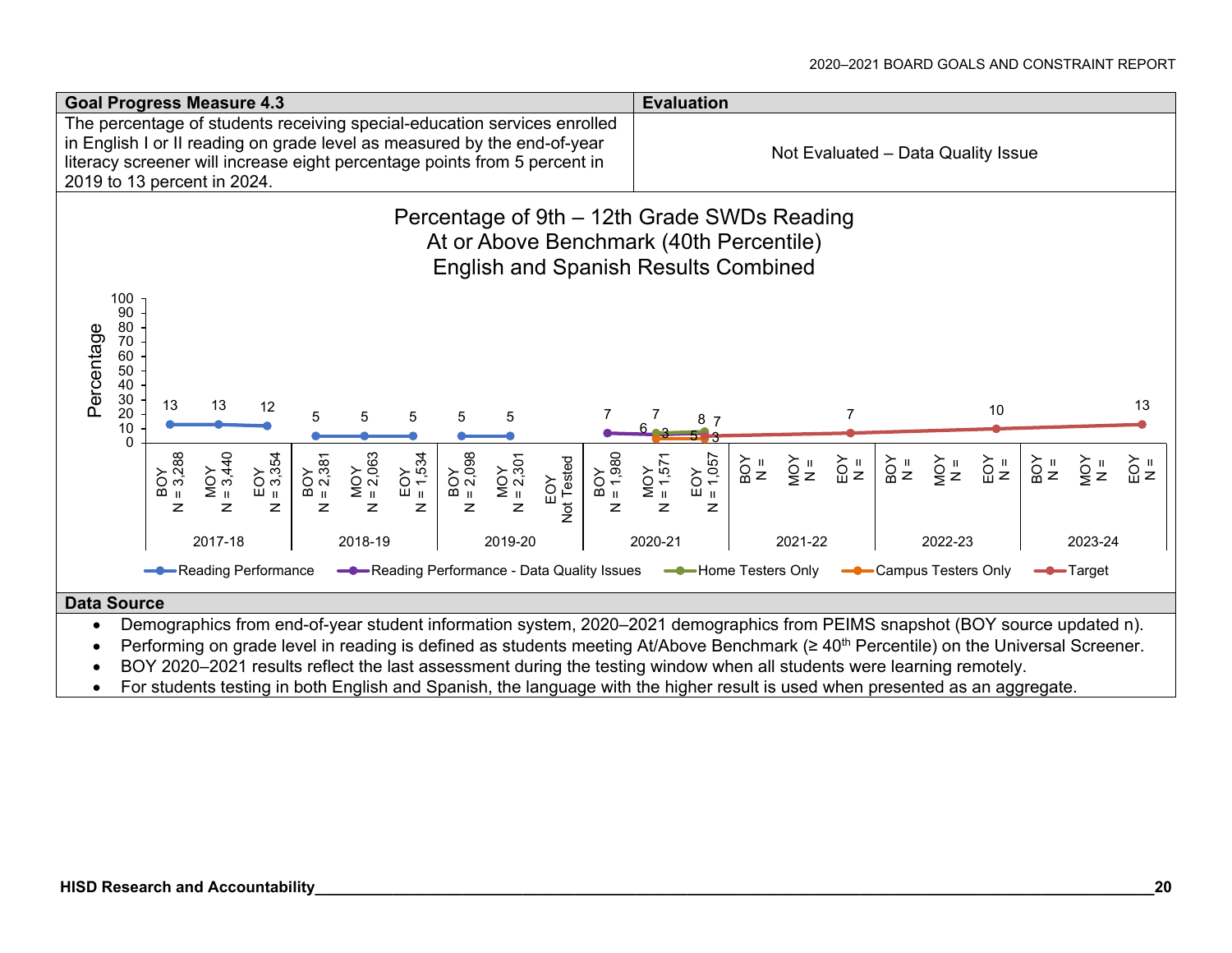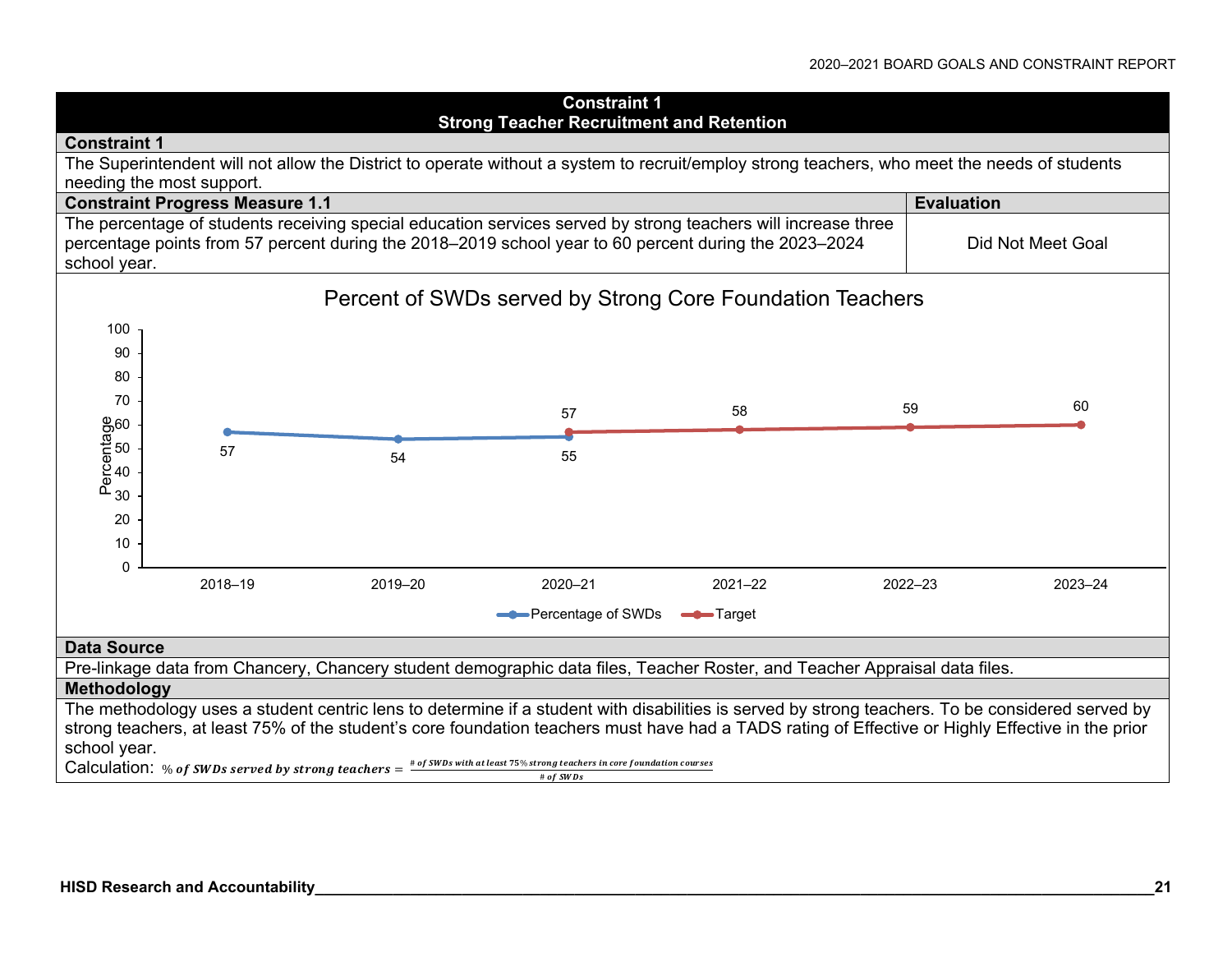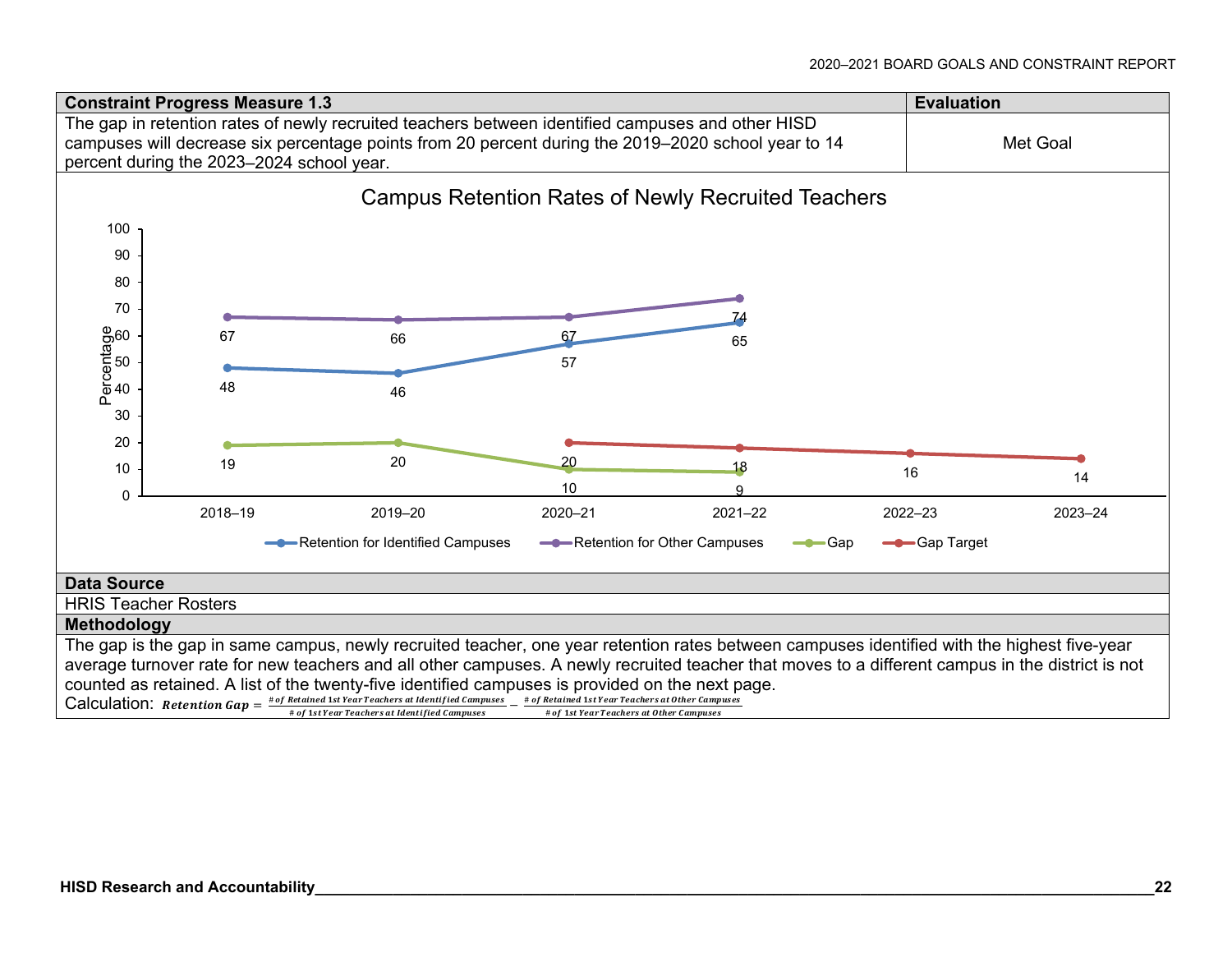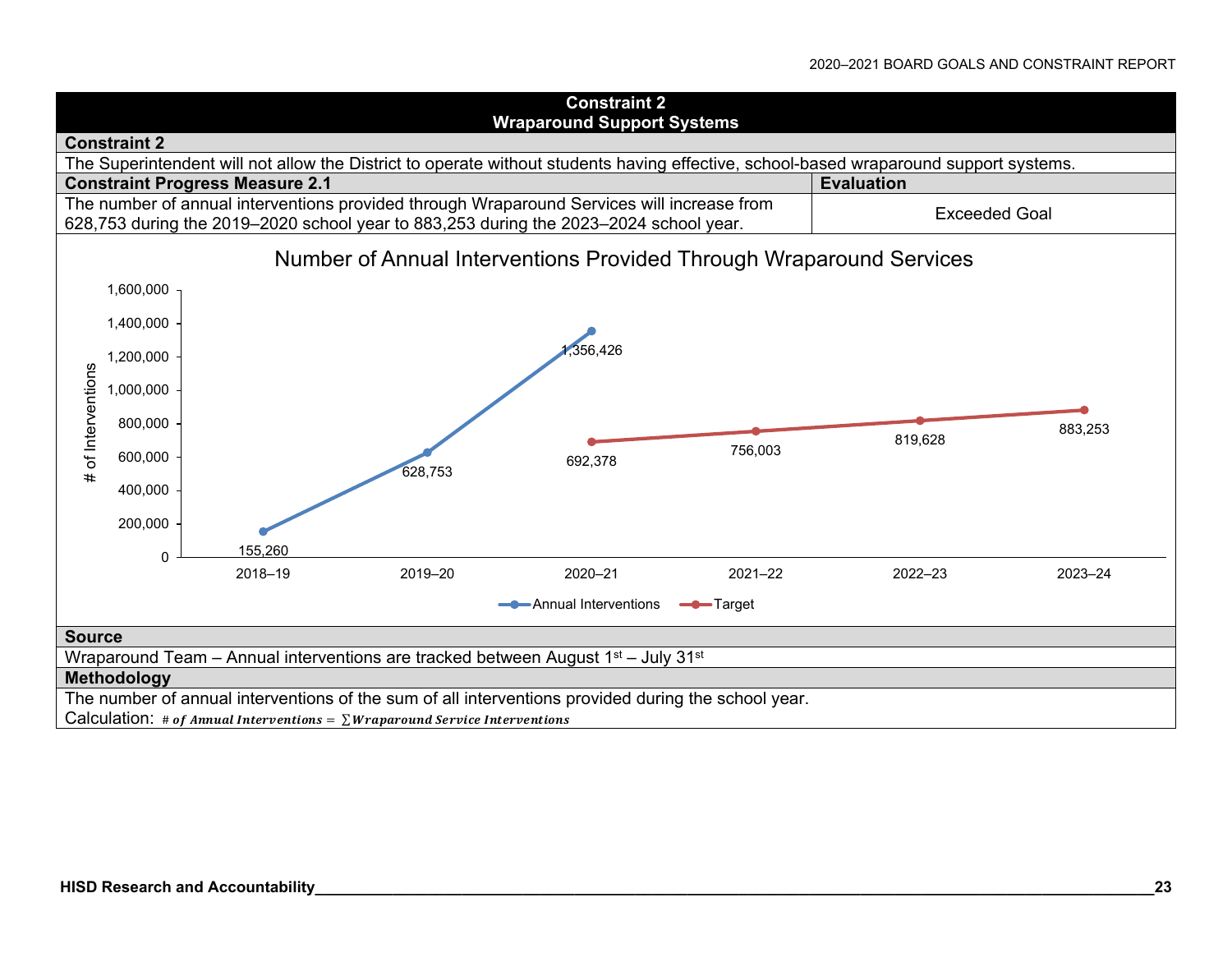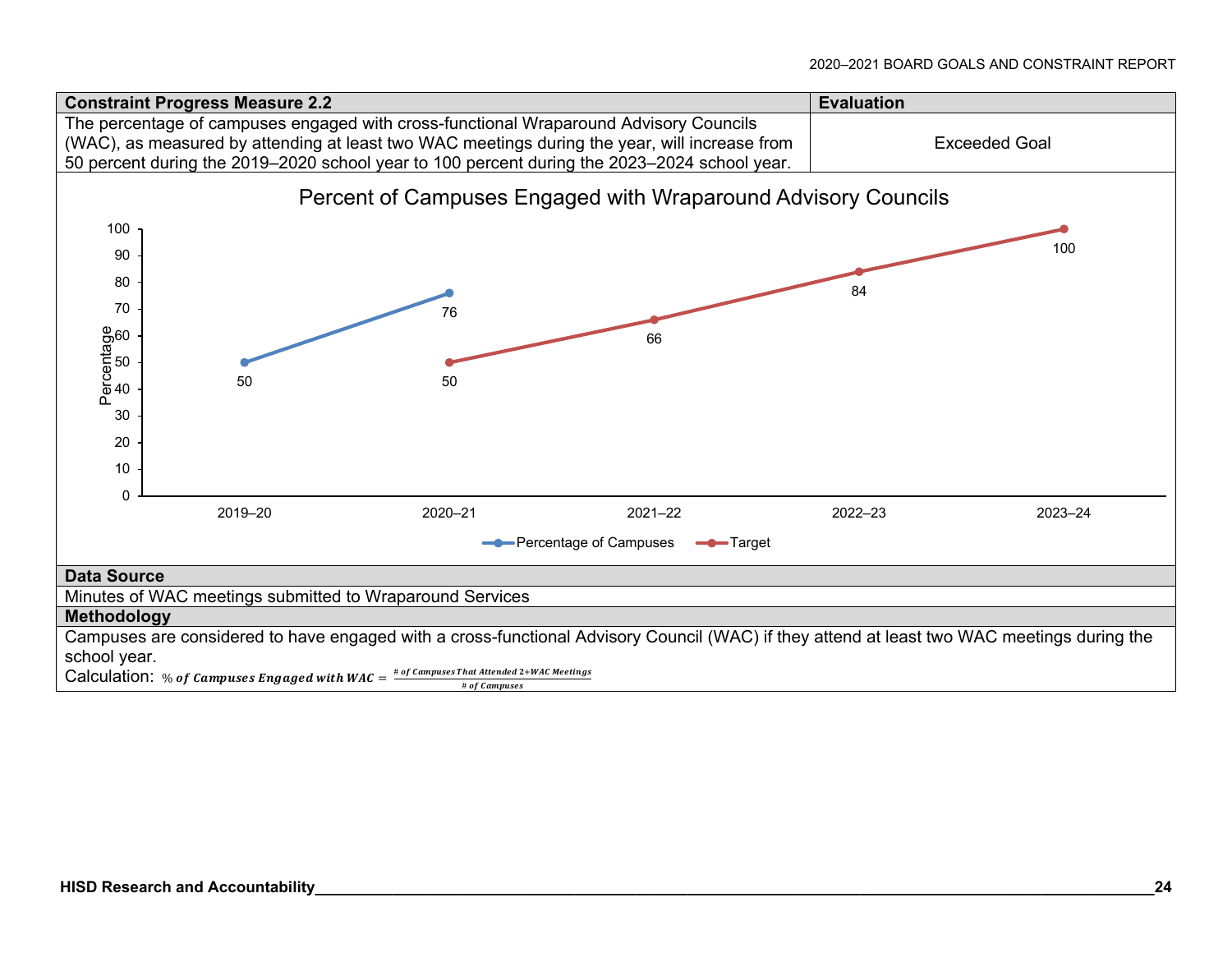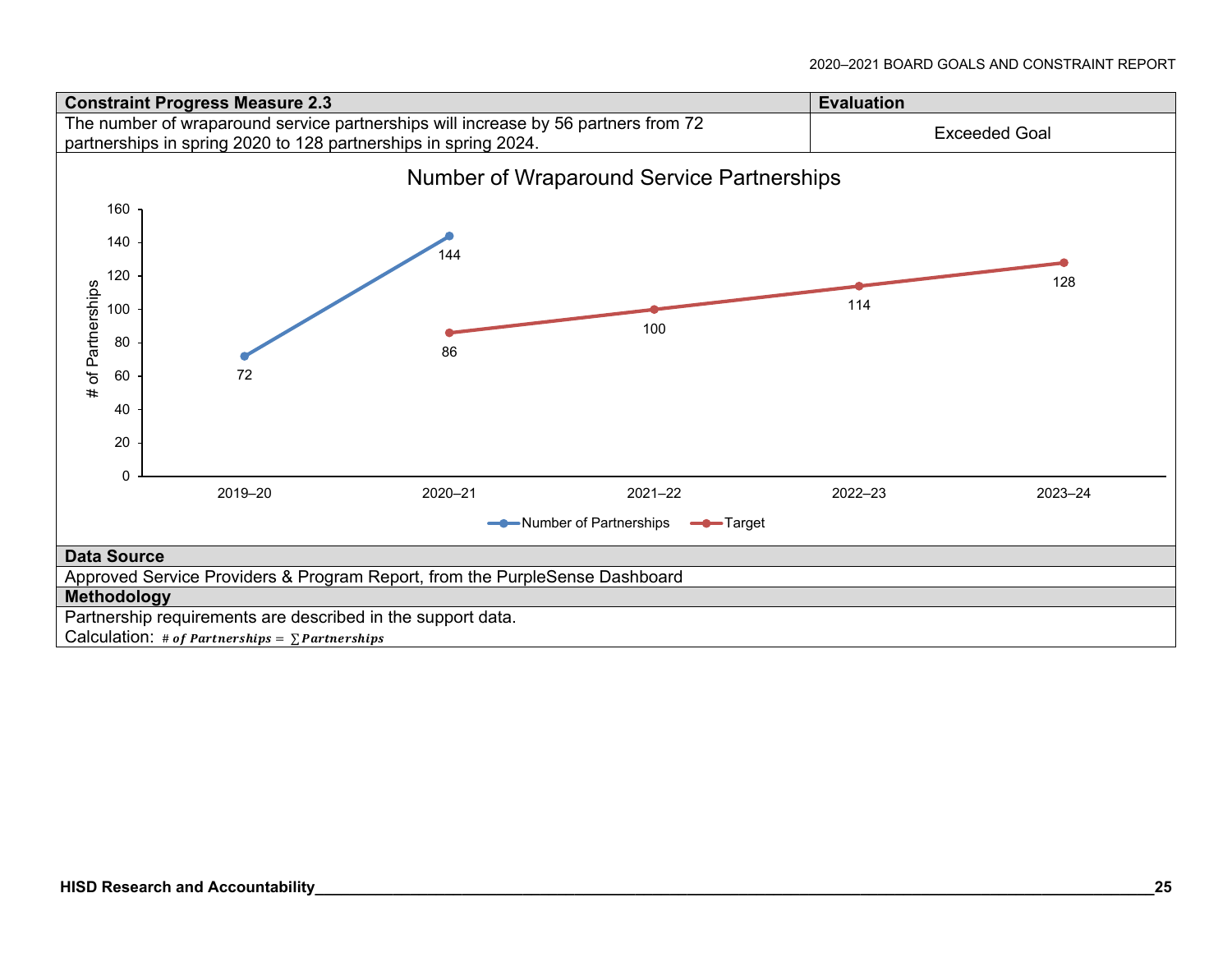#### **Constraint 3 Parent Literacy Notification Constraint 3** The Superintendent will not allow the District to operate without notifying parents/guardians at least once each 12 weeks about how to help their student, if the student is one or more grade levels behind in literacy. **Constraint Progress Measure 3.1 Constraint Progress Measure 3.1** The percentage of students, one or more grade levels behind in literacy, whose parents/guardians are centrally documented as having been notified of their child's literacy Did Not Meet Target level at least once every 12 weeks will increase 100 percentage points from 0 percent in spring 2020 to 100 percent in spring 2024. Percent of Students, Behind in Literacy, Whose Parents Centrally Documented as Notified 10010090<u>90</u> 95 100<br>5 80 85<br>57 Percentage Percentage 70 6050 40 30 20100 $\Omega$ **MOY** EOYTotalBOY**MOY** EOYTotal**BOY** MOYEOYTotalBOY**MOY** EOYTotal $N =$  $N =$  $N =$  $N =$  $N =$  $N =$  $N =$  $N =$  $N =$  $N =$  $N =$  $N =$  $N =$  $N =$  $N =$ 73,723 54,528 128,251 2021–22 2022–23 2023–24**No. 3**% of Parents Notified **Target Data Source** Superintendent's Literacy Letters to Parents maintained by Student Assessment **Methodology** When a student is identified as one or more grade levels behind in literacy on the Renaissance 360 reading/early literacy screener, their parent/guardian must be notified to meet the requirements of the metric. The final metric is calculated based on total parents needing notification across all applicable testing windows. Calculation: % of Parents Notified =  $\frac{1}{\# of$  Parents/Guardians Notified as Needing Notification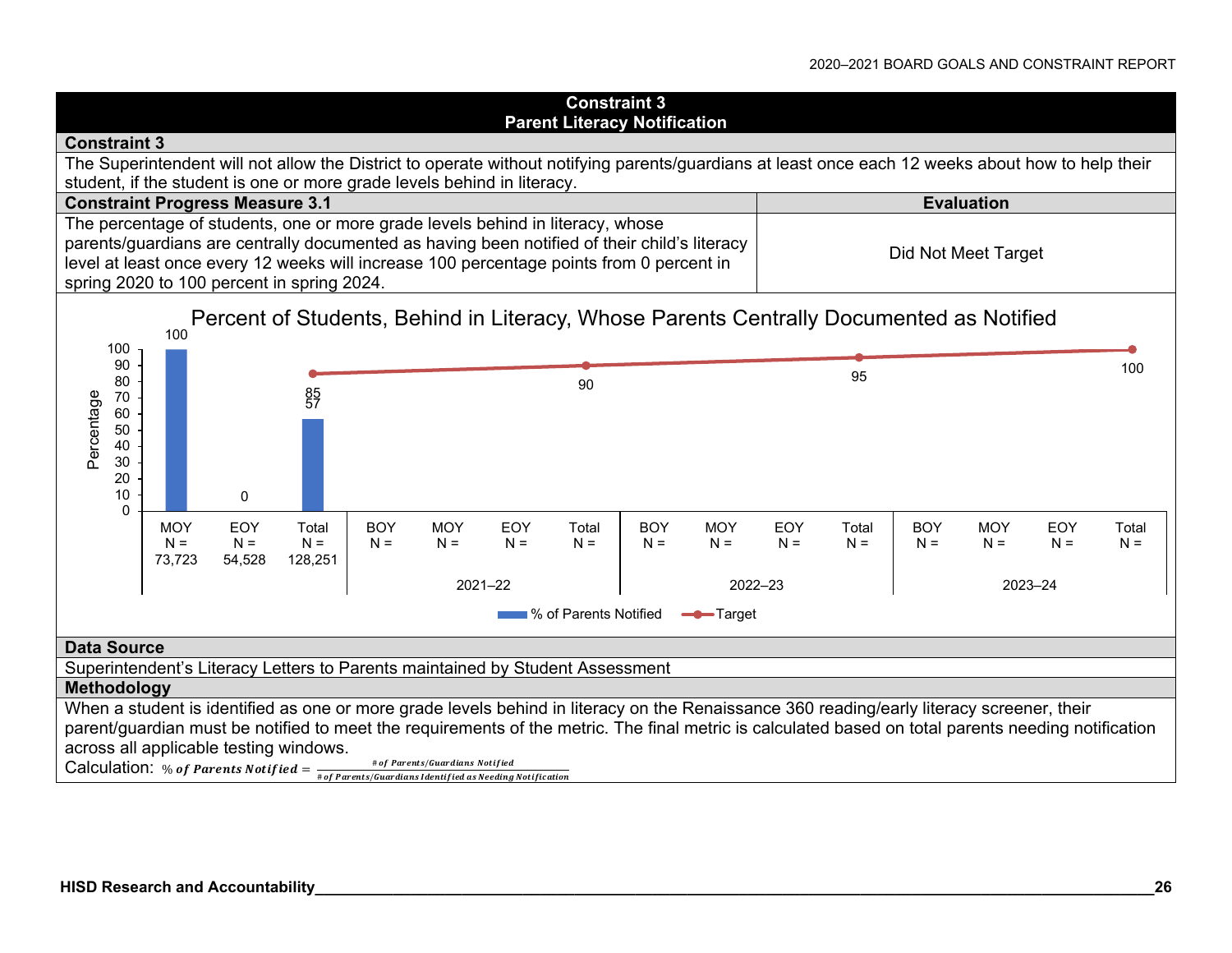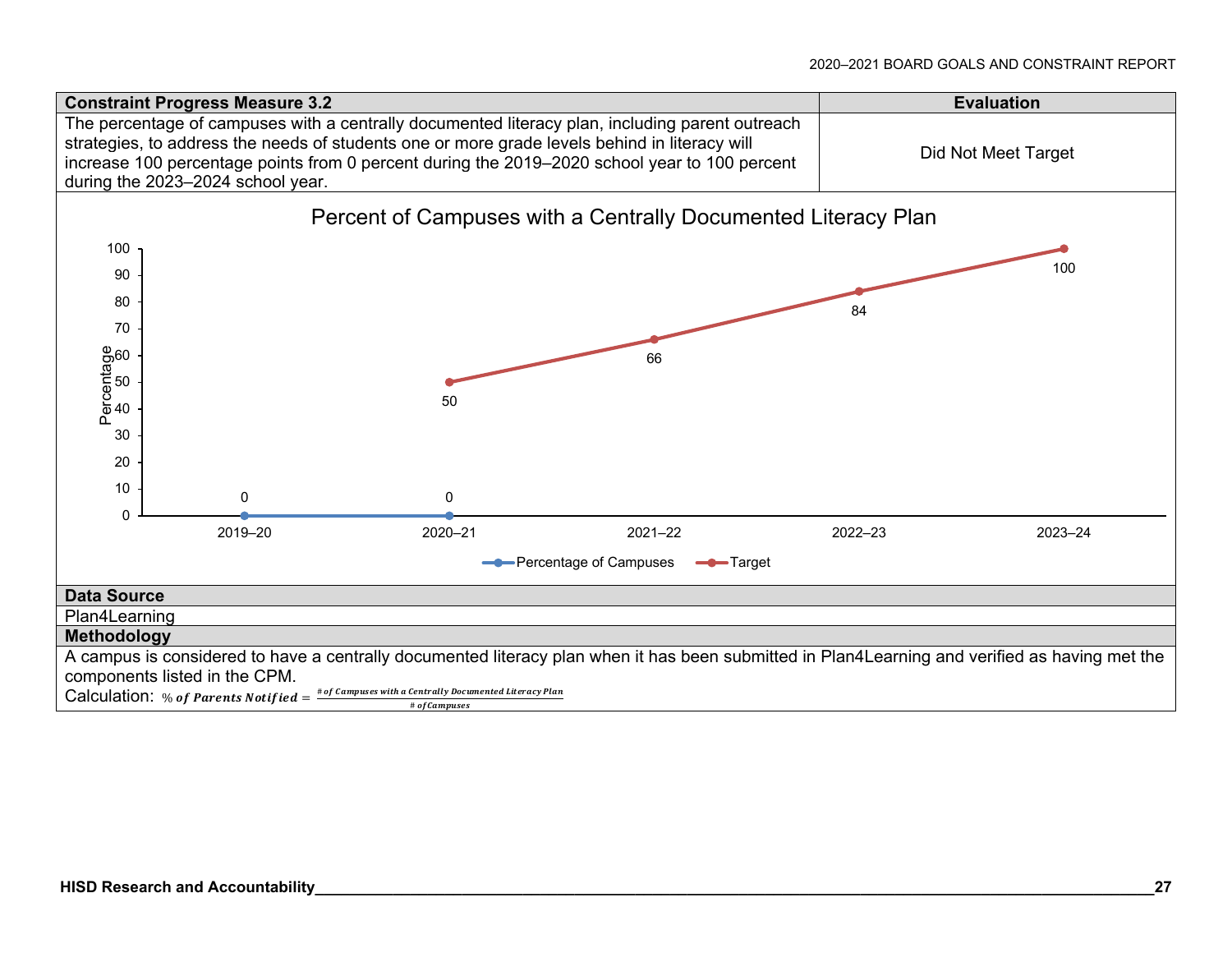#### 2020–2021 BOARD GOALS AND CONSTRAINT REPORT

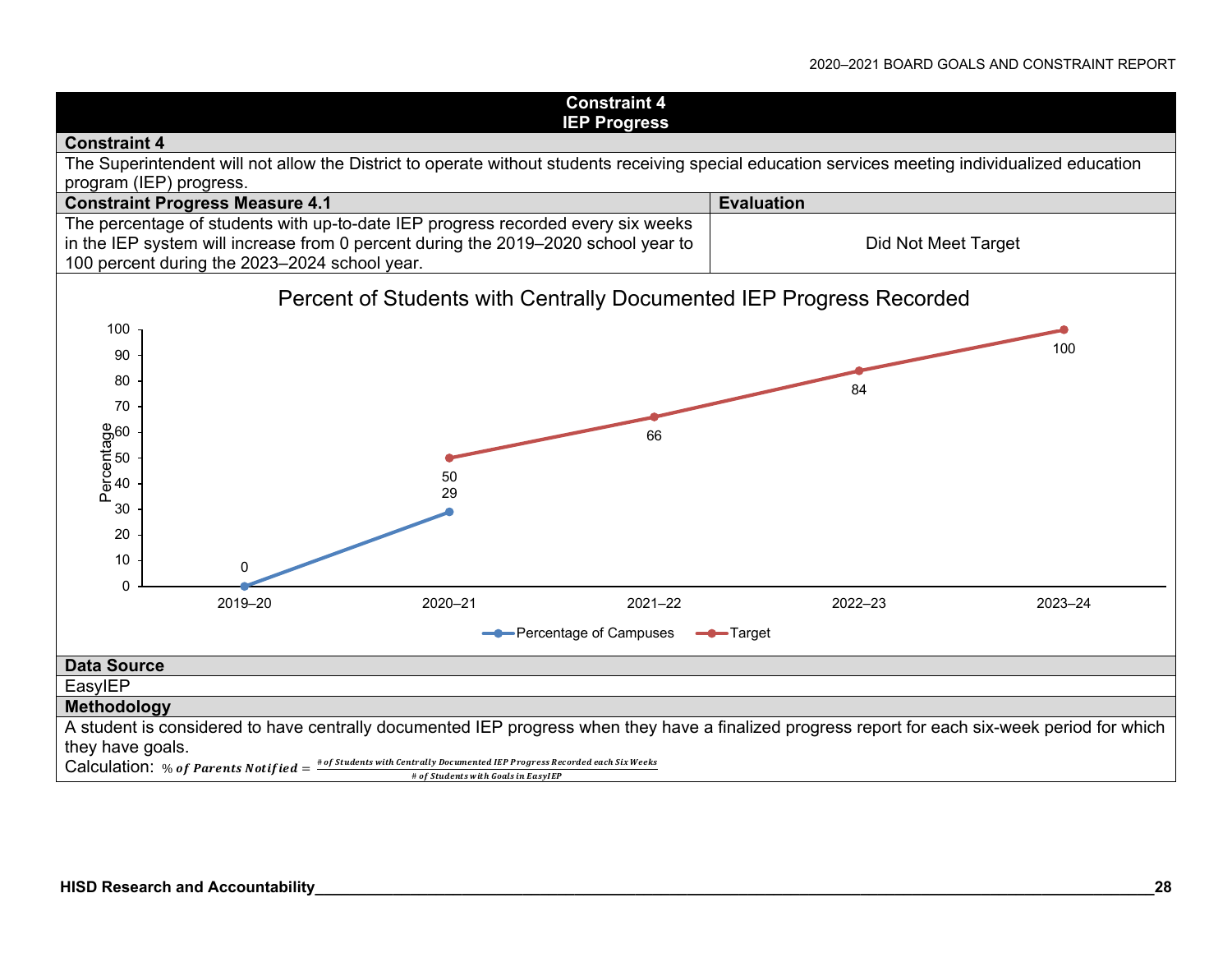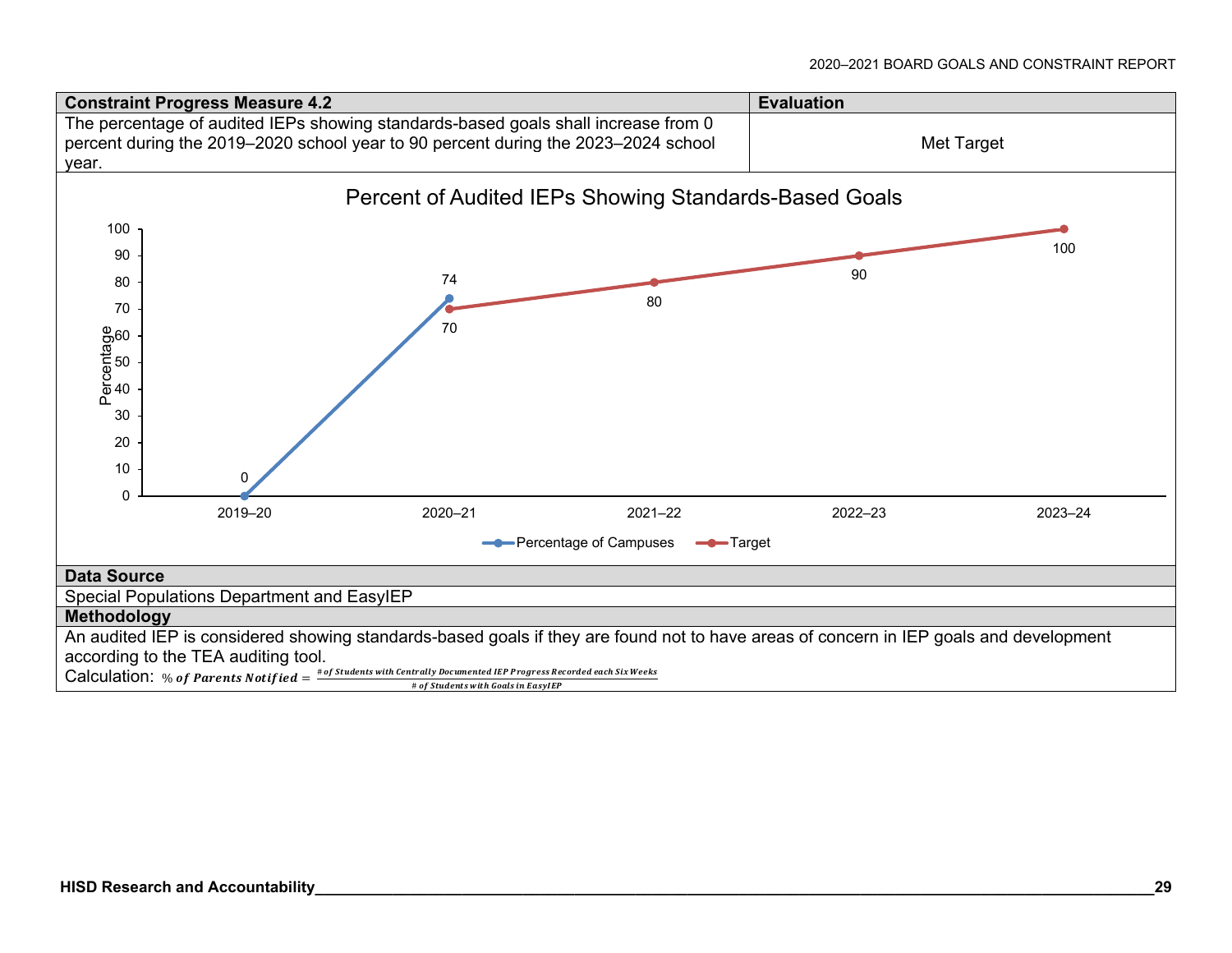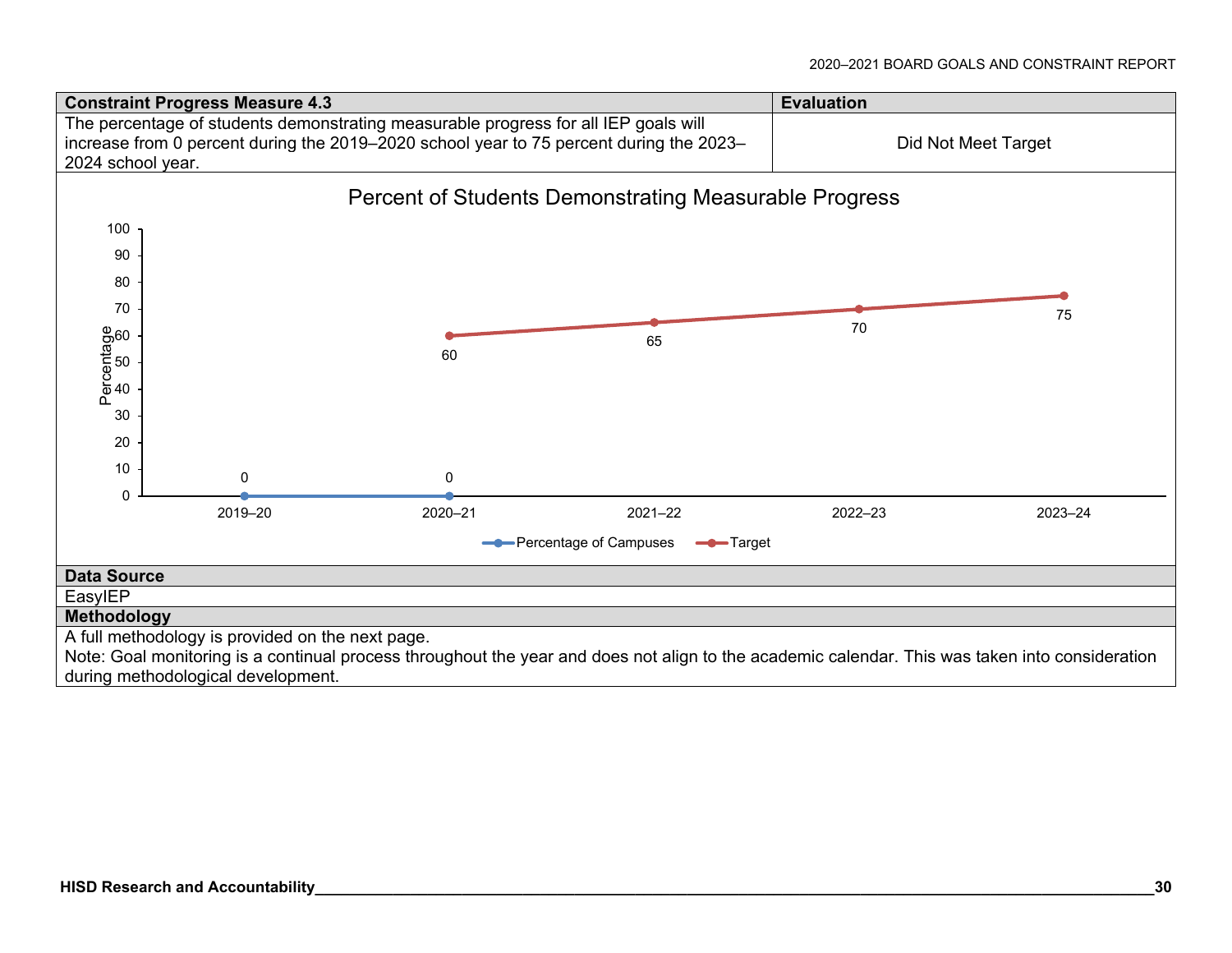### **Constraint Progress Measure 4.3 – Full Methodology**

- Individual Goal Progress During a six-week Cycle
	- <sup>o</sup> Student must have at least one active goal to be included.
	- <sup>o</sup> A goal must have been introduced to be included
	- <sup>o</sup> Deleted goals are not included.
	- <sup>o</sup> Student must have a finalized progress report for the six-week cycle. If not finalized, no goals are considered demonstrating progress for the cycle.
	- <sup>o</sup> An introduced, active goal is considered as demonstrating progress during a six-week cycle if the goal status is not *regressing.*
- Student Demonstrating Progress for the year.
	- <sup>o</sup> At the end of the year, all six-week cycles are aggregated to calculate the percent of introduced, active goals that demonstrated progress across all six-week cycles.
	- o $\circ \quad \%$  Showing Progress  $=\frac{\sum_{i=1}^{6} \# of~Intr. Goals$  Showing Progress

Where *i* = six-week cycle number

- <sup>o</sup> A student is designated as showing progress across all IEP goals if their % Showing Progress is at least 75%
- CPM 4.3 Calculation
	- <sup>o</sup> The percent of students who demonstrated progress for the year uses the below formula.
		-

 $\hbox{CPM 4.3} = \frac{\Sigma\, \hbox{Students Demonstrating Progress}}{\Sigma\, \hbox{Students with Goals in EasyIEP}}$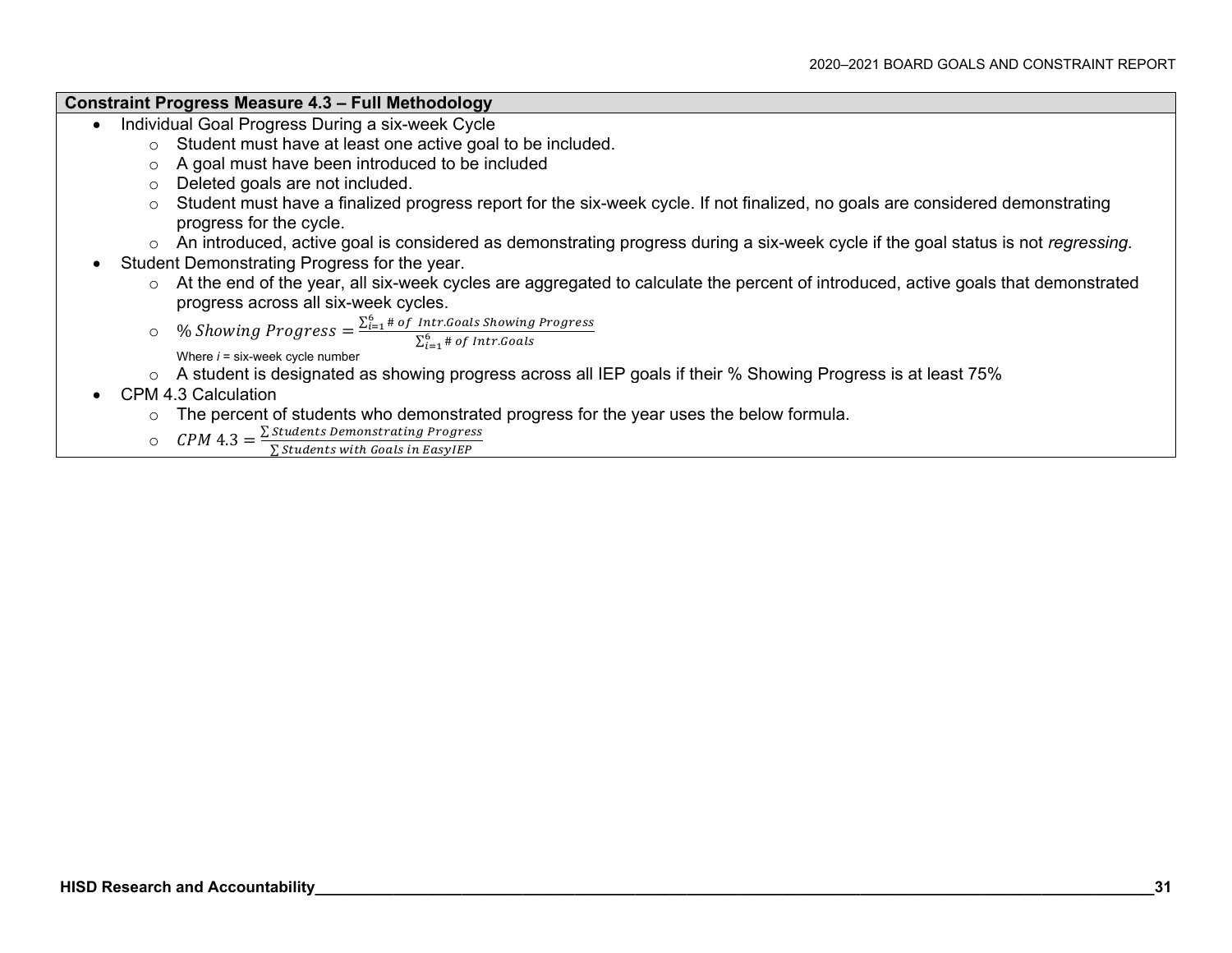#### **Constraint 5 Early Childhood Seats Constraint 5** The Superintendent shall not allow the District to operate without providing high-quality full-day seats for prekindergarten 3, prekindergarten 4, and kindergarten programs for all students throughout the district at locations based on a data-driven centralized method for identifying areas of highest need. **Constraint Progress Measure 5.2 – October 2021 Evaluation <b>Evaluation** The district student to instructor ratio in prekindergarten will decrease from 15:1 in 2019–2020 to 11:1 or less in 2023–2024.<br>to 11:1 or less in 2023–2024. Number of Pre-K Students Per Instructor100Number of Students per Instructor Number of Students per Instructor 9080706050 4030 1420 13 122 11 1015 $\sim$  12  $\Omega$ 2019–20 2020–21 2021–22 2022–23 2023–24**-0** # of Students per Instructor **-0** Target **Data Source** PEIMS Resubmission Staff and Student Data Files; Number of Teacher Assistants per Elementary Curriculum and Development **Methodology** The ratio of prekindergarten students enrolled on PEIMS snapshot date to the number of pre-k instructors is calculated. Total instructors are the

number of teachers on the PEIMS snapshot date and the number of Head Start and PALS teaching assistants are in the classroom.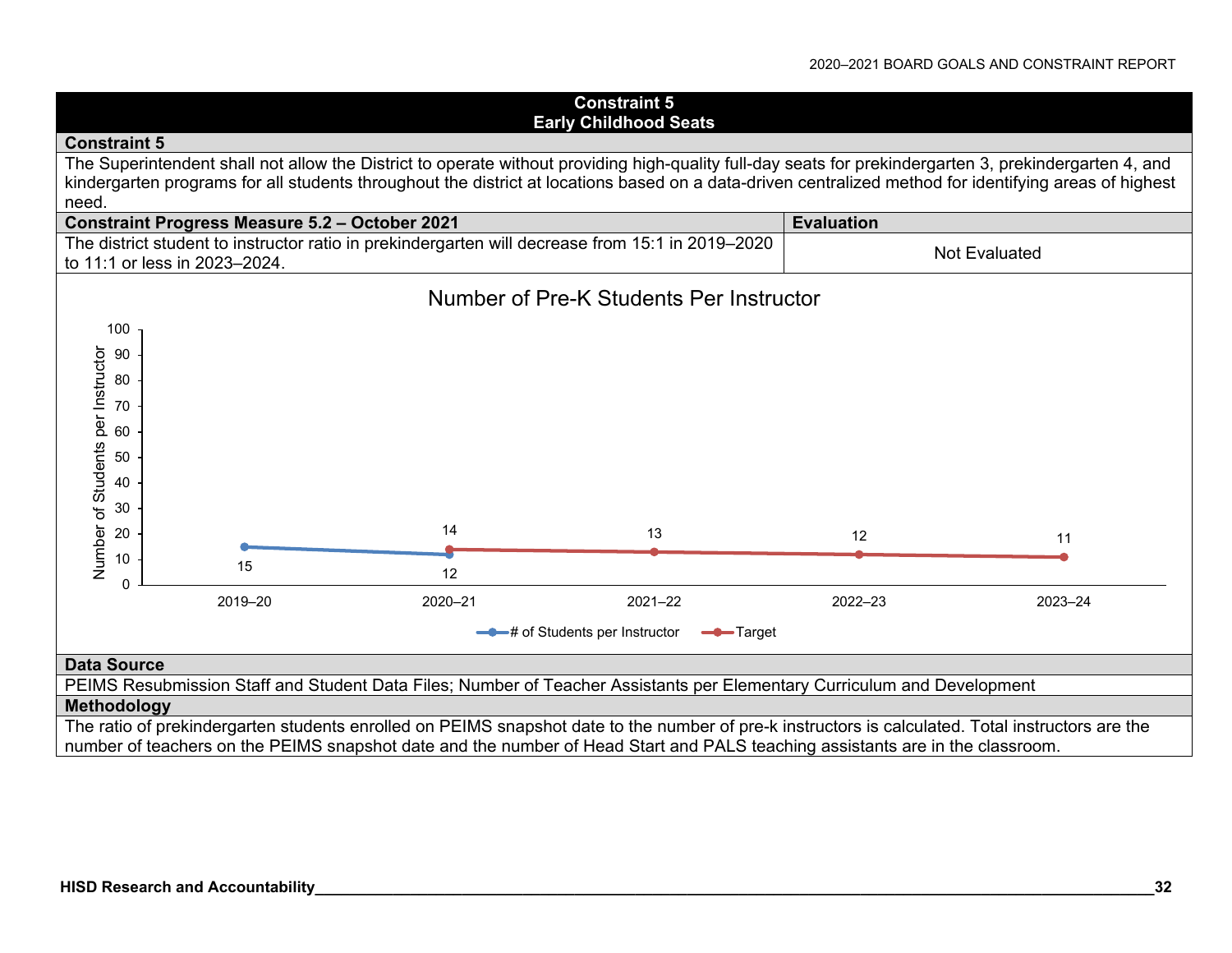# **References**

Houston Independent School District. (2019). *Board Policy Manual: AE(LOCAL).* Retrieved from https://pol. tasb.org/Policy/Code/592?filter=AE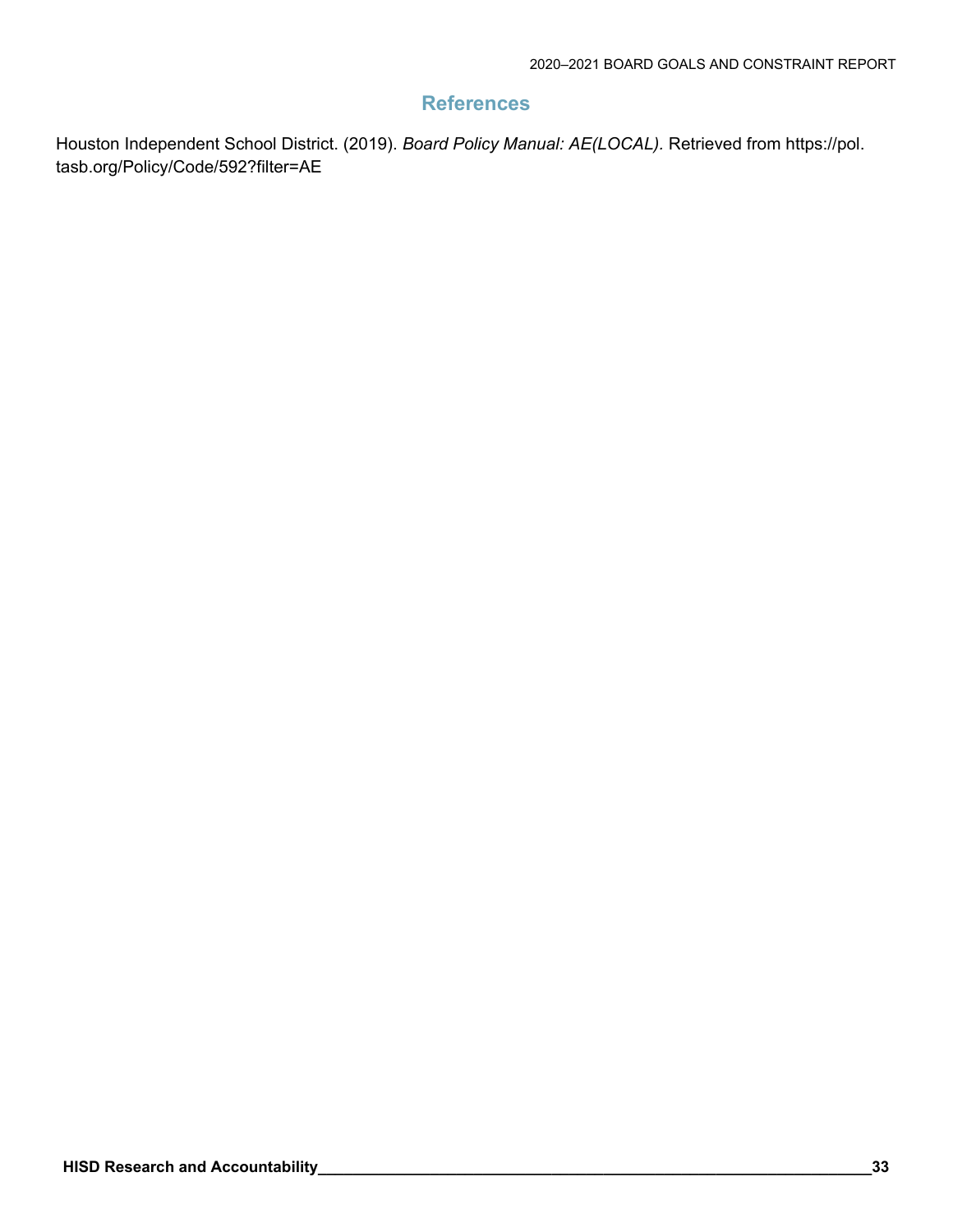| <b>Monitoring Month</b> | <b>Report Type</b>                  | <b>Goals, Constraints, and Progress Measures Monitored</b> |
|-------------------------|-------------------------------------|------------------------------------------------------------|
| December 2020           | <b>Goal Monitoring Report</b>       | GPMs 1.1, 1.2, and 1.3 and GPMs 4.1, 4.2, and 4.3          |
| January 2021            | <b>Goal Monitoring Report</b>       | GPMs 2.1, 2.2, and 2.3 and GPM 3.1                         |
| February 2021           | <b>Goal Monitoring Report</b>       | <b>GPM 3.2</b>                                             |
| March 2021              | <b>Goal Monitoring Report</b>       | <b>GPM 3.3</b>                                             |
| April 2021              | <b>Goal Monitoring Report</b>       | GPMs 1.1, 1.2, and 1.3 and GPMs 4.1, 4.2, and 4.3          |
| May 2021                | <b>Goal Monitoring Report</b>       | GPMs 2.1, 2.2, and 2.3                                     |
| June 2021               | <b>Goal Monitoring Report</b>       | GPM 1.3 and GPM 2.3                                        |
| August 2021             | <b>Goal Monitoring Report</b>       | GPMs 1.1, 1.2, and 1.3 and GPMs 4.1, 4.2, and 4.3          |
| August 2021             | <b>Constraint Monitoring Report</b> | CPMs 2.1, 2.2, and 2.3 and CPMs 3.1 and 3.2                |
| September 2021          | <b>Goal Monitoring Report</b>       | GPMs 2.1, 2.2, and 2.3                                     |
| September 2021          | <b>Constraint Monitoring Report</b> | CPMs 1.1 and 1.3 and CPMs 4.1, 4.2, and 4.3                |
| October 2021            | <b>Goal Monitoring Report</b>       | Goal 3 and GPMs 3.1 and 3.3                                |
| October 2021            | <b>Constraint Monitoring Report</b> | <b>CPM 5.2</b>                                             |
| <b>March 2022</b>       | <b>Goal Monitoring Report</b>       | Goal 1 and Goal 2                                          |
| April 2022              | <b>Goal Monitoring Report</b>       | Goal 4                                                     |

# **Appendix A: Monitoring Reports**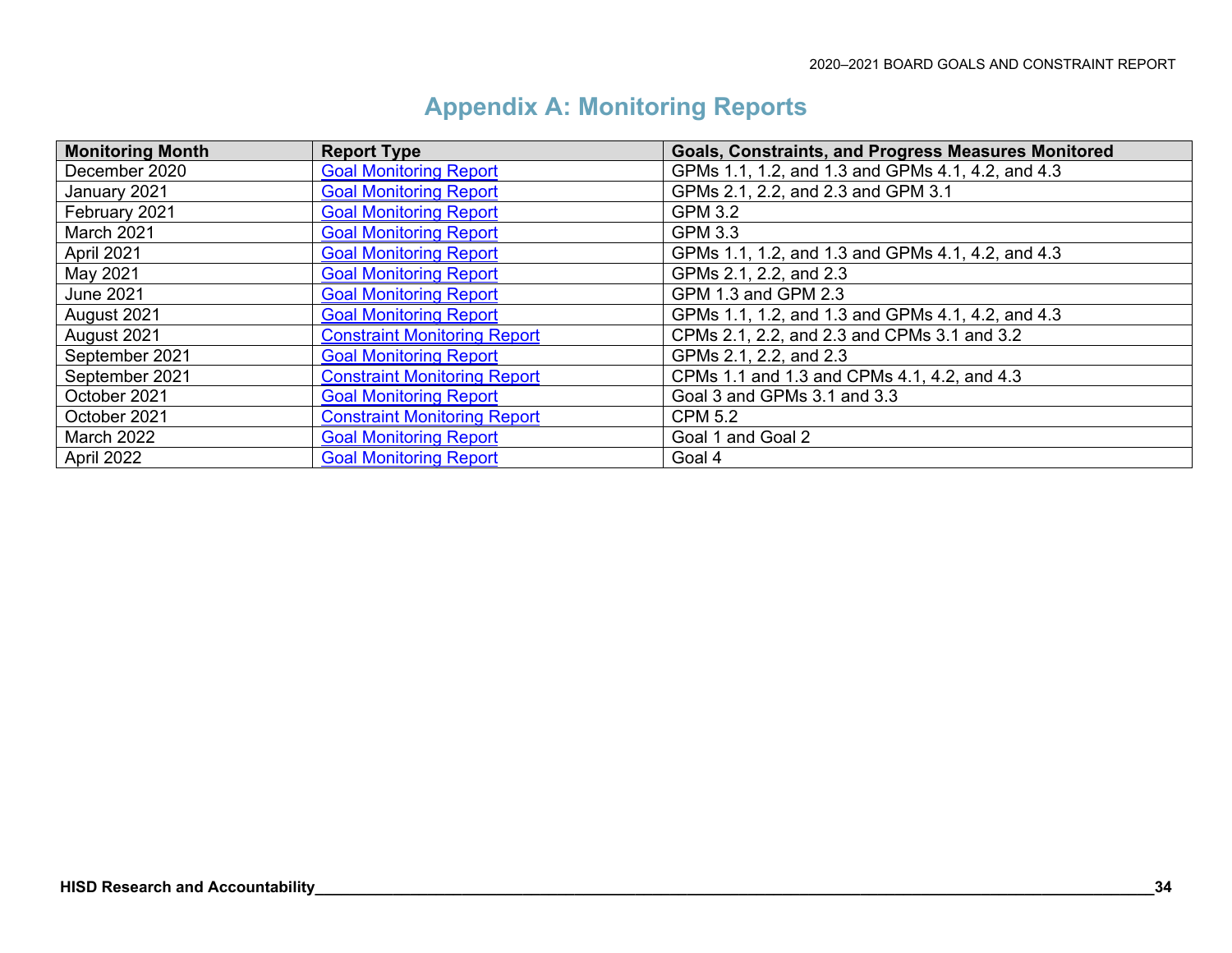# **Appendix B: 2020–2021 Board Goal Results Summary**

| Goal                                           | <b>Measure</b>                                             |           | <b>Target</b> | <b>Evaluation</b>          |
|------------------------------------------------|------------------------------------------------------------|-----------|---------------|----------------------------|
| Goal 1                                         | Early Literacy - 3rd Grade Meets Grade Level               |           | 42%           | <b>Did Not Meet</b>        |
| <b>GPM 1.1</b>                                 | 1st Grade At/Above Benchmark Ren360 Reading                |           | 63%           | Not Evaluated              |
| <b>GPM 1.2</b>                                 | 2 <sup>nd</sup> Grade At/Above Benchmark Ren360 Reading    |           | 61%           | Not Evaluated              |
| <b>GPM 1.3</b>                                 | 3rd Grade At/Above Benchmark Ren360 Reading                | <b>NE</b> | 57%           | Not Evaluated              |
| Percent of GPMs On Track to Meet Target        |                                                            | ---       | 67%           | <b>Not Evaluated</b>       |
|                                                |                                                            |           |               | <b>Goal 1 Did Not Meet</b> |
| Goal 2                                         | Early Math - 3rd Grade Meets Grade Level                   | 24%       | 46%           | <b>Did Not Meet</b>        |
| <b>GPM 2.1</b>                                 | 1 <sup>st</sup> Grade At/Above Benchmark Ren360 Math       |           | 64%           | Not Evaluated              |
| <b>GPM 2.2</b>                                 | 2 <sup>nd</sup> Grade At/Above Benchmark Ren360 Math       |           | 62%           | Not Evaluated              |
| <b>GPM 2.3</b>                                 | 3 <sup>rd</sup> Grade At/Above Benchmark Ren360 Math       | ---       | 69%           | Not Evaluated              |
| <b>Percent of GPMs On Track to Meet Target</b> |                                                            | ---       | 67%           | <b>Not Evaluated</b>       |
|                                                |                                                            |           |               | <b>Goal 2 Did Not Meet</b> |
| Goal <sub>3</sub>                              | <b>College, Career, and Military Readiness</b>             | 62%       | 63%           | <b>Did Not Meet</b>        |
| <b>GPM 3.1</b>                                 | <b>Students Meeting Texas Success Initiative</b>           | 18%       | 24%           | Did Not Meet               |
| <b>GPM 3.2</b>                                 | AP/IB, Dual Credit, and Dual Enrollment                    |           | 32%           | Not Evaluated              |
| <b>GPM 3.3</b>                                 | <b>Industry-Based Certifications</b>                       | 9%        | 10%           | Did Not Meet               |
| Percent of GPMs On Track to Meet Target        |                                                            | 0%        | 67%           | <b>Did Not Meet</b>        |
| <b>Goal 3 Did Not Meet</b>                     |                                                            |           |               |                            |
| Goal 4                                         | SWDs Literacy - 3 <sup>rd</sup> -Eng. II Meets Grade Level | 21%       | 21%           | <b>Met Goal</b>            |
| <b>GPM 4.1</b>                                 | 2 <sup>nd</sup> -5 <sup>th</sup> Grade Ren360 Reading      | ---       | 14%           | Not Evaluated              |
| <b>GPM 4.2</b>                                 | 6th-8th Grade Ren360 Reading                               | ---       | 7%            | Not Evaluated              |
| <b>GPM 4.3</b>                                 | 9th-12th Grade Ren360 Reading                              | ---       | 5%            | Not Evaluated              |
| Percent of GPMs On Track to Meet Target        |                                                            |           | 67%           | <b>Not Evaluated</b>       |
|                                                |                                                            |           |               | <b>Goal 4 Met</b>          |

NE: Not Evaluated – Data Quality Issues